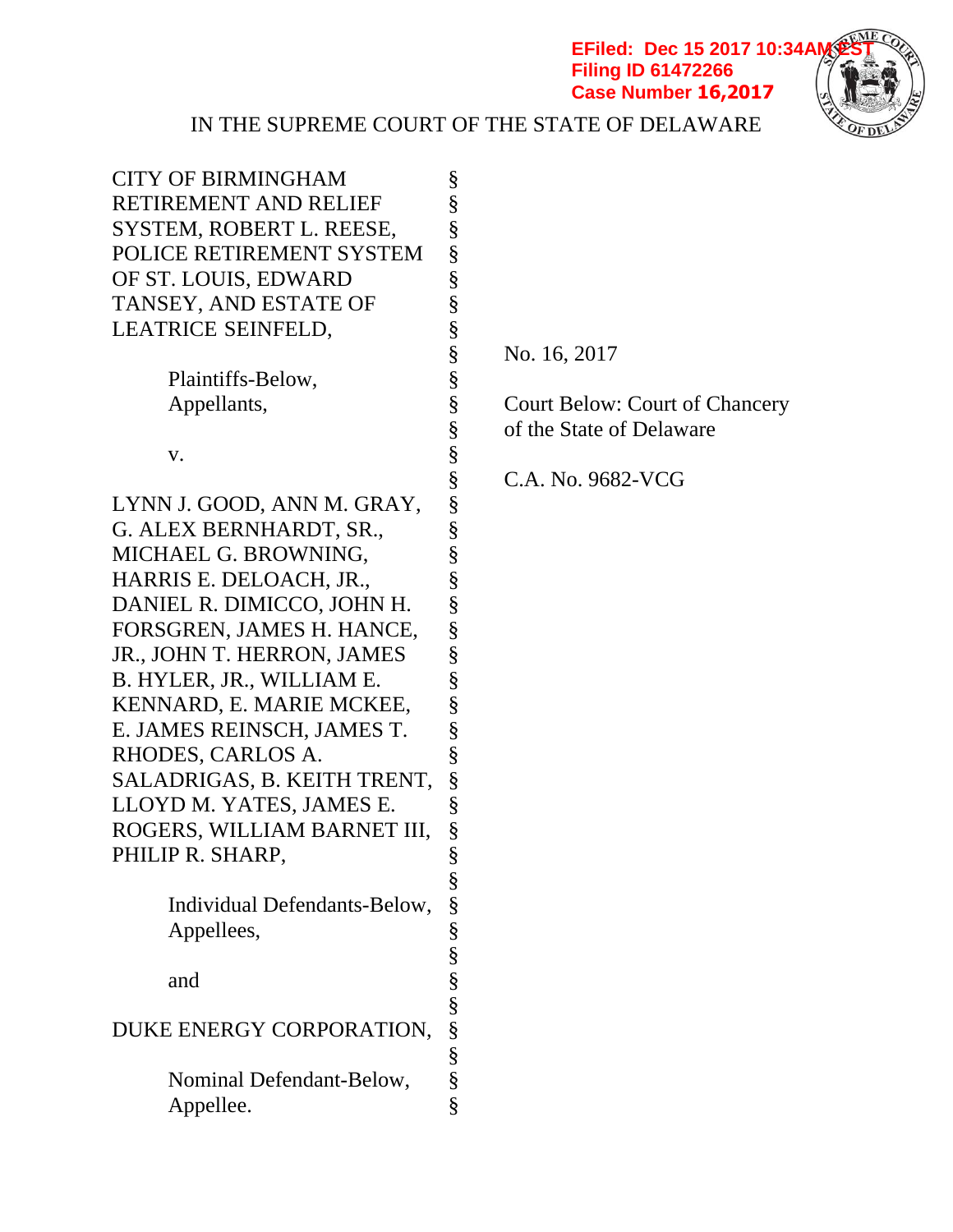Submitted: September 27, 2017 Decided: December 15, 2017

# Before **STRINE**, Chief Justice; **VALIHURA**, **VAUGHN**, **SEITZ**, and **TRAYNOR**, Justices.

Upon Appeal from the Court of Chancery: **AFFIRMED**.

Martin S. Lessner, Esquire, Kathaleen St. J. McCormick, Esquire, Nicholas J. Rohrer, Esquire, and Meryem Y. Dede, Esquire, Young Conaway Stargatt & Taylor LLP, Wilmington, Delaware; Robert A. Hoffman, Esquire, Jeffrey W. Golan, Esquire *(Argued)*, and Julie B. Palley, Esquire, Barrack, Rodos & Bacine, Philadelphia, Pennsylvania; Felipe J. Arroyo, Esquire, Shane P. Sanders, Esquire, and Gina Stassi, Esquire, Robbins Arroyo LLP, San Diego, California; Judith S. Scolnick, Esquire, Donald A. Broggi, Esquire, and Thomas L. Laughlin, Esquire, Scott+Scott, Attorneys at Law, LLP, New York, New York, for Plaintiffs-Below, Appellants City of Birmingham Retirement and Relief System, Robert L. Reese, Police Retirement System of St. Louis, Edward Tansey, and Estate of Leatrice Seinfeld.

Peter B. Andrews, Esquire and Craig J. Springer, Esquire, Andrews & Springer LLC, Wilmington, Delaware, for Individual Plaintiffs-Below, Appellants Robert L. Reese and City of Birmingham Retirement and Relief System.

Alfred G. Yates, Jr., Esquire, Law Offices of Alfred G. Yates, Jr., P.C., Pittsburgh, Pennsylvania, for Individual Plaintiff-Below, Appellant Robert L. Reese.

Kenneth J. Nachbar, Esquire *(Argued)*, Susan W. Waesco, Esquire, and Alexandra M. Cumings, Esquire, Morris, Nichols, Arsht & Tunnell LLP, Wilmington, Delaware; Jack B. Jacobs, Esquire, Sidley Austin LLP, Wilmington, Delaware; Steven M. Bierman, Esquire, Andrew W. Stern, Esquire, and Elizabeth A. Espinosa, Esquire, Sidley Austin LLP, New York, New York, for Defendants-Below, Appellees Lynn J. Good, Ann M. Gray, G. Alex Bernhardt, Sr., Michael G. Browning, Harris E. DeLoach, Jr., Daniel R. DiMicco, John H. Forsgren, James H. Hance Jr., John T. Herron, James B. Hyler, Jr., William E. Kennard, E. Marie McKee, E. James Reinsch, James T. Rhodes, Carlos A. Saladrigas, B. Keith Trent, Lloyd M. Yates, James E. Rogers, William Barnet III, and Philip R. Sharp.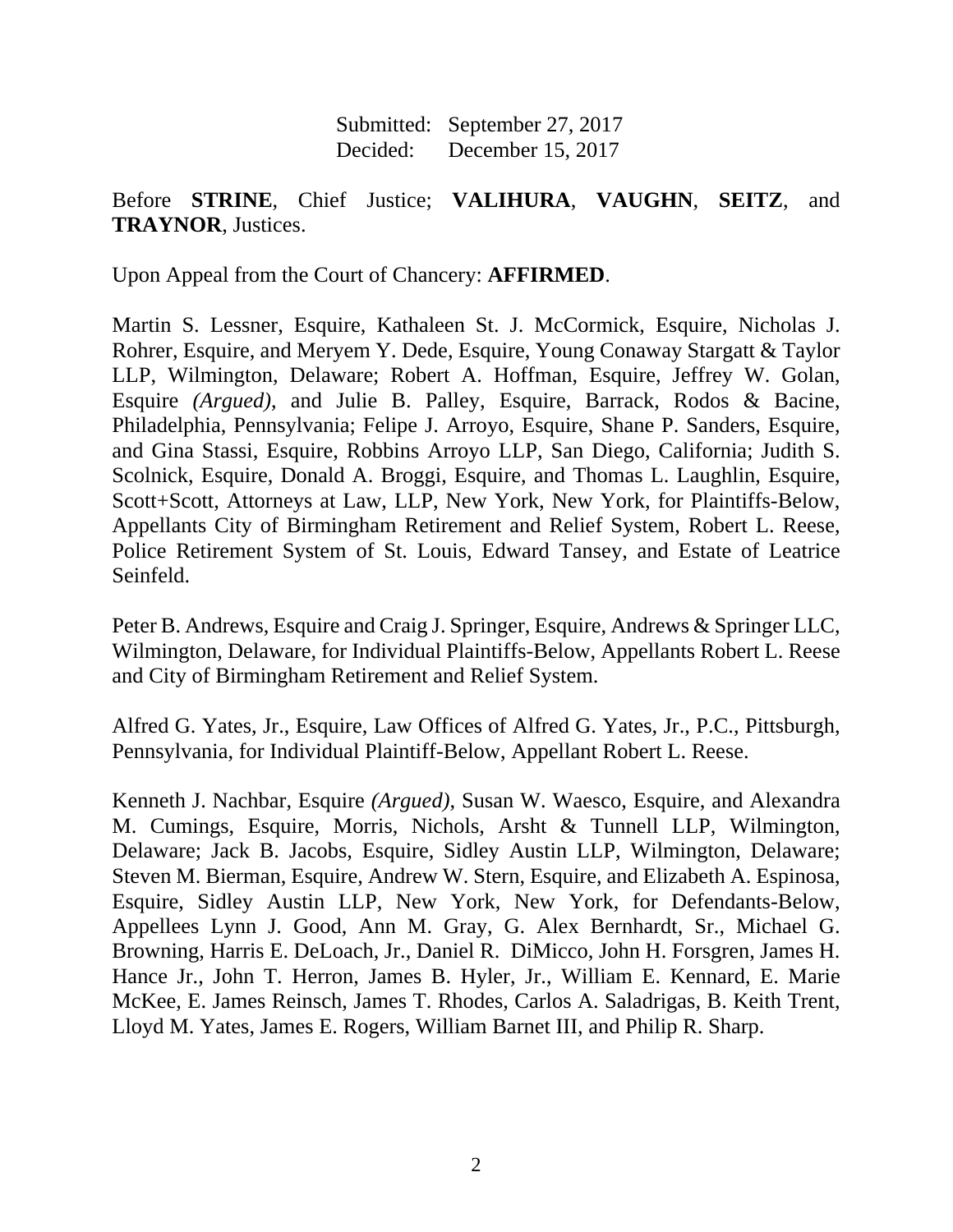**SEITZ**, Justice, for the Majority:

 $\overline{a}$ 

 A stormwater pipe ruptured beneath a coal ash pond at Duke Energy Corporation's Dan River Steam Station in North Carolina. The spill sent a slurry of coal ash and wastewater—containing lead, mercury, and arsenic—into the Dan River, fouling the river for many miles downstream. In May 2015, Duke Energy pled guilty to nine misdemeanor criminal violations of the Federal Clean Water Act and paid a fine exceeding \$100 million. The plaintiffs, stockholders of Duke Energy, filed a derivative suit in the Court of Chancery against certain of Duke Energy's directors and officers.<sup>1</sup> On behalf of the Company, they sought to hold the directors—a majority of whom were outside directors and were not named in the criminal proceedings—personally liable for the damages the Company suffered from the spill.

 The directors moved to dismiss the derivative complaint, claiming the plaintiffs were required under Court of Chancery Rule 23.1 to make a demand on

<sup>&</sup>lt;sup>1</sup> The director and officer defendants are Lynn J. Good, President, CEO, director, and chairwoman; Lloyd M. Yates, Executive Vice President; B. Keith Trent, Executive Vice President; Ann M. Gray, director and former chairwoman; G. Alex Bernhardt, Sr., director; Michael G. Browning, director; Harris E. DeLoach, director; Daniel R. DiMicco, director; John H. Forsgren, director; James H. Hance, Jr., director; John T. Herron, director; James B. Hyler, director; William E. Kennard, director; E. Marie McKee, director; E. James Reinsch, director; James T. Rhodes, director; Carlos A. Saladrigas, director; James E. Rogers, President and CEO from 2006 to 2013, director and chairman until 2013; William Barnet, III, director until 2014; and Philip R. Sharp, director until 2014. The plaintiffs do not dispute that at the time the complaints were filed, outside directors composed a majority of the board. For ease of reference, this opinion will refer to the defendant directors and officers simply as the directors.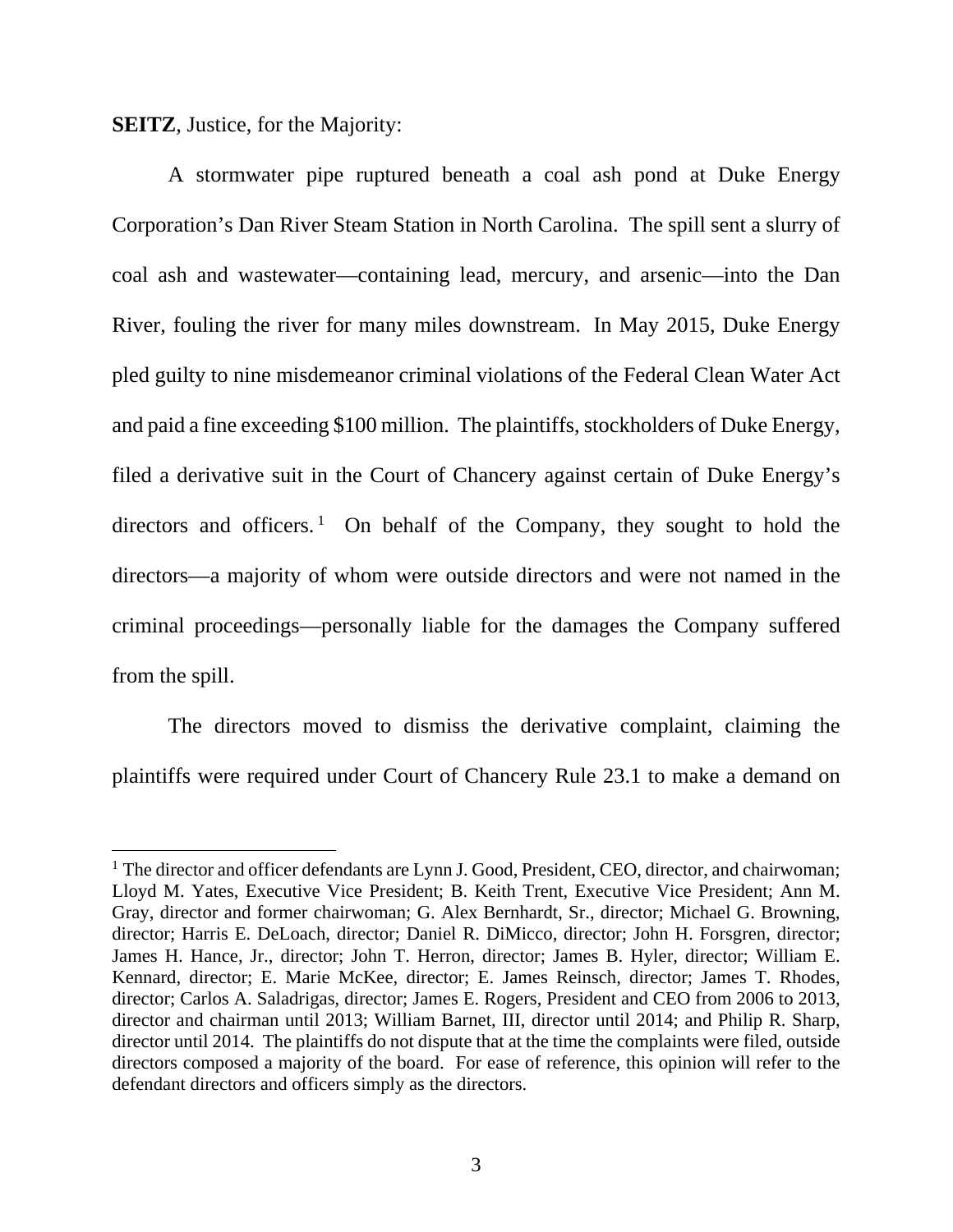the board of directors before instituting litigation. The plaintiffs responded that demand was futile because the board's mismanagement of the Company's environmental concerns rose to the level of a *Caremark*<sup>2</sup> violation, which posed a substantial risk of the directors' personal liability for damages caused by the spill and enforcement action. The Court of Chancery disagreed and dismissed the derivative complaint. According to the court, to hold directors personally liable for a *Caremark* violation, the plaintiffs must allege that the directors intentionally disregarded their oversight responsibilities such that their dereliction of fiduciary duty rose to the level of bad faith. After giving the plaintiffs the benefit of all reasonable pleading inferences, the court held that the reports from management relied on by the board to address coal ash storage problems negated any reasonable pleading-stage inference of bad faith conduct by the board.

We agree with the Court of Chancery that the plaintiffs did not sufficiently allege that the directors faced a substantial likelihood of personal liability for a *Caremark* violation. Instead, the directors at most faced the risk of an exculpated breach of the duty of care. Thus, the stockholders were required to make a demand on the board to consider the claims before filing suit. We therefore affirm the Court of Chancery's judgment dismissing the complaint.

<sup>2</sup> *In re Caremark Int'l Inc. Derivative Litig.*, 698 A.2d 959 (Del. Ch. 1996).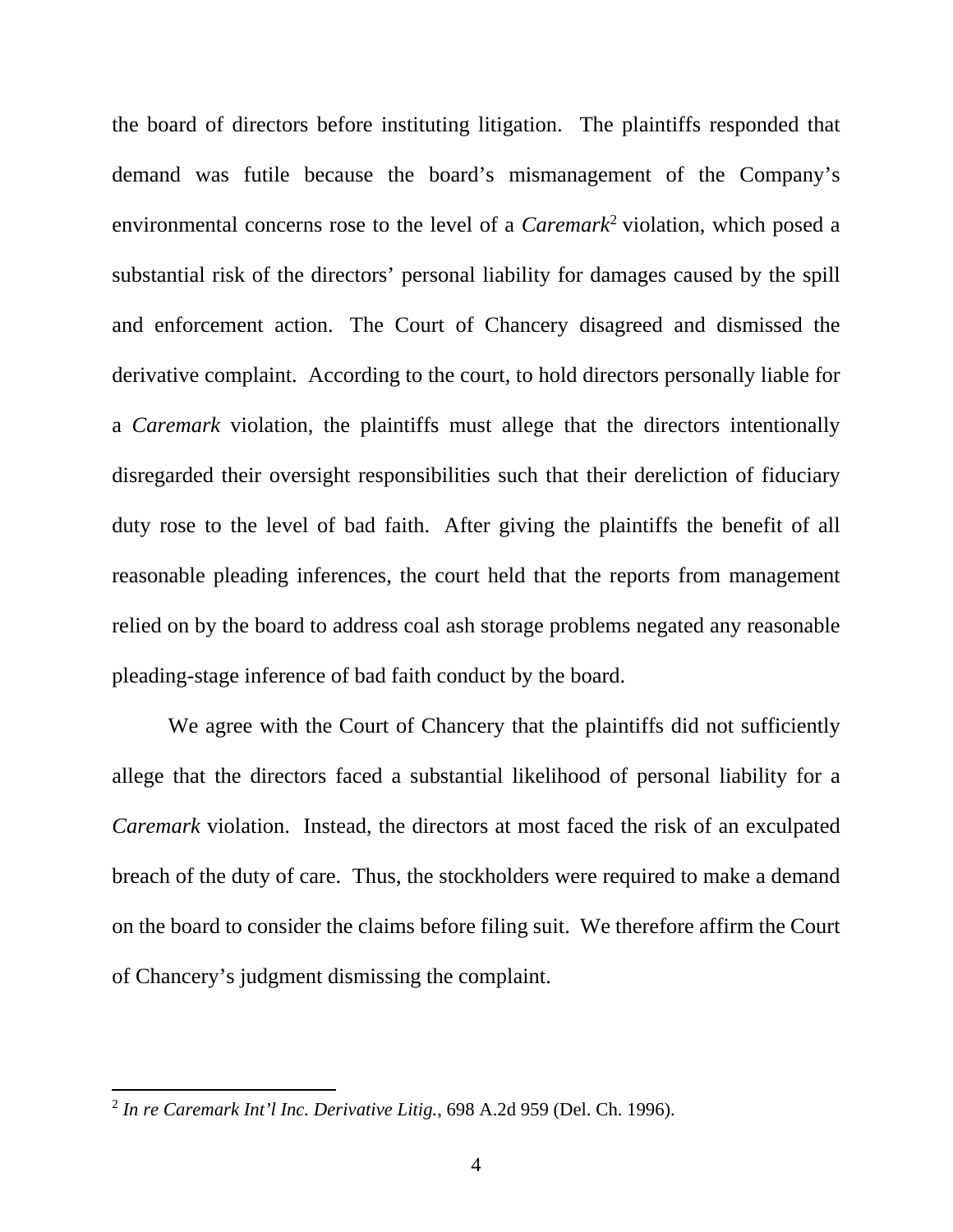According to the allegations of the complaint, Duke Energy, a Delaware Corporation based in Charlotte, North Carolina, is the largest provider of electricity in the United States.<sup>3</sup> Duke Energy's coal-fired power plants generate a byproduct known as coal ash, which contains toxic and carcinogenic substances.<sup>4</sup> The plants dispose of the coal ash through wastewater treatment centers composed of unlined ponds where contaminants sink to the bottom and less-contaminated water stays at the top, to be discharged into adjacent rivers.

Under the Federal Clean Water Act  $("CWA")$ ,<sup>5</sup> "the discharge of any pollutant by any person shall be unlawful,"<sup>6</sup> unless granted a permit by the United States Environmental Protection Agency ("EPA") or the applicable state regulatory

<sup>&</sup>lt;sup>3</sup> This Court, like the Court of Chancery, may rely on the allegations of the complaint and documents referred to or incorporated by reference. *Vanderbilt Income & Growth Assocs., L.L.C. v. Arvida/JMB Managers, Inc.*, 691 A.2d 609, 613 (Del. 1996); *Amalgamated Bank v. Yahoo! Inc.*, 132 A.3d 752, 797 (Del. Ch. 2016). The documents incorporated into the complaint are fulsome because the plaintiffs demanded books and records from Duke Energy before filing suit under 8 *Del. C.* § 220.

<sup>&</sup>lt;sup>4</sup> The toxic substances include arsenic, cadmium, chromium, lead, mercury, and selenium, which federal regulations define as toxic pollutants. 40 C.F.R. § 401.15. In 2010, the EPA specifically clarified that coal ash was a pollutant, and thus its discharge required a National Pollutant Discharge Elimination System ("NPDES") permit. *See* Memorandum from James A. Hanlon, Dir., U.S. Envtl. Prot. Agency, Office of Wastewater Mgmt., NPDES Permitting of Wastewater Discharges from Flue Gas Desulfurization (FGD) and Coal Combustion Residuals (CCR) Impoundments at Steam Electric Power Plants, Attach. B: Water Quality-Based Effluent Limits Coal Combustion Waste Impoundments (June 7, 2010).

<sup>5</sup> 33 U.S.C. §§ 1251–1388.

 $^{6}$  *Id.* § 1311(a).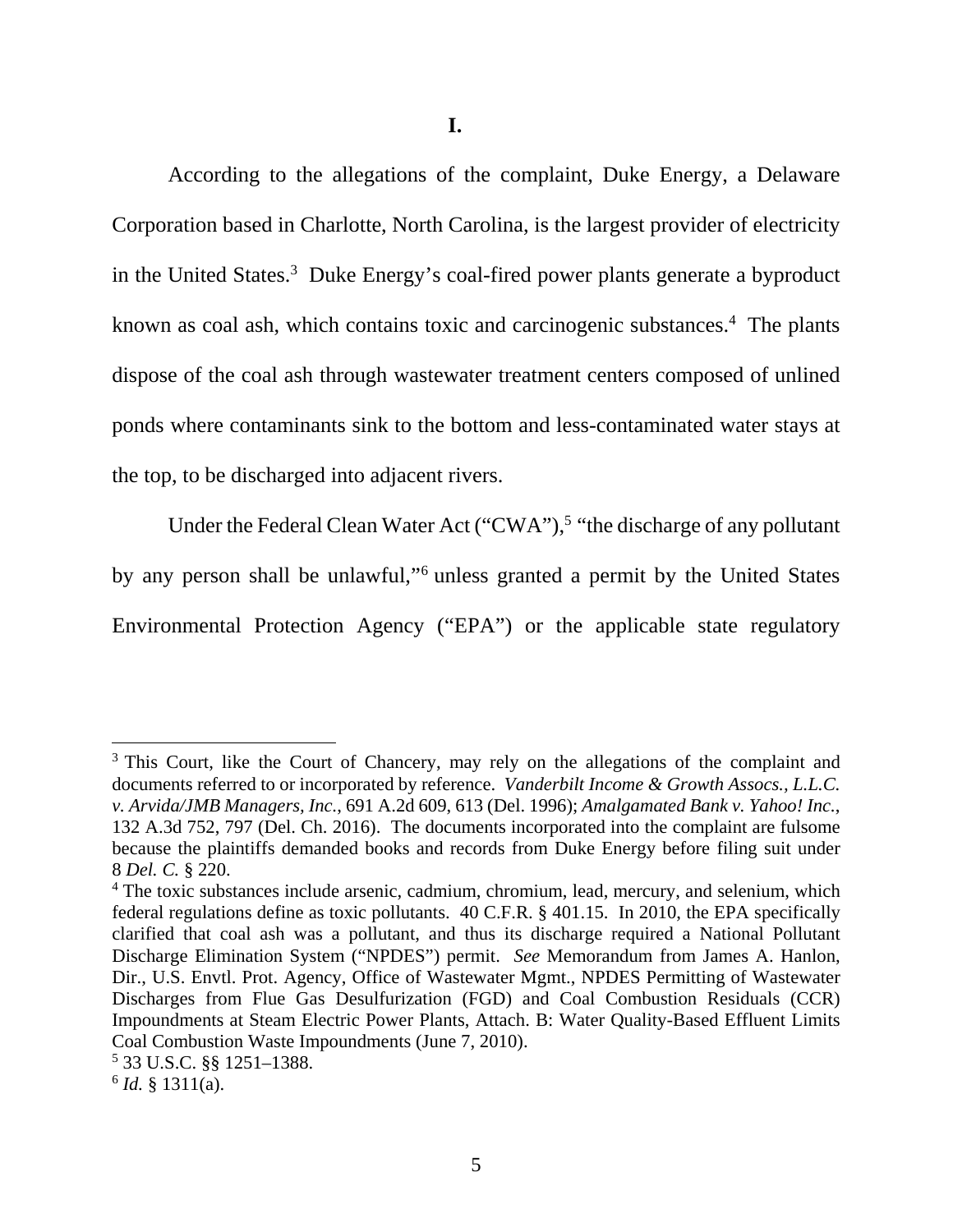body<sup>7</sup>—in this case, the North Carolina Department of Environmental and Natural Resources ("DENR"). 8 Primary enforcement authority lies with the regulatory body.<sup>9</sup> If third parties wish to sue a company for violating the CWA, they must first file a notice of intent with the applicable regulatory bodies.<sup>10</sup> If a notified regulator does not initiate enforcement within sixty days, the third party litigant may proceed with the suit.<sup>11</sup> If, however, the state or federal regulatory party files suit within the sixty-day limit, the third parties lose standing to sue.<sup>12</sup> Although the third parties lose standing, they can move to intervene in the litigation between the regulator and

<sup>7</sup> *Id.* § 1342(b) ("[T]he Governor of each State desiring to administer its own permit program for discharges into navigable waters within its jurisdiction may submit to the Administrator a full and complete description of the program it proposes to establish and administer under State law or under an interstate compact.").<br><sup>8</sup> *Id.* § 1342. Federal permits are issued under the NPDES. *Id.* 

<sup>&</sup>lt;sup>9</sup> See Gwaltney of Smithfield, Ltd. v. Chesapeake Bay Found., 484 U.S. 49, 60 (1987) (explaining that Congress intended for citizen suits to "supplement rather than to supplant" the enforcement powers of governmental agencies).

 $10$  33 U.S.C. § 1365(b)(1).

 $11$  *Id.* 

<sup>12</sup> *Id.* §§ 1319, 1365(b)(1).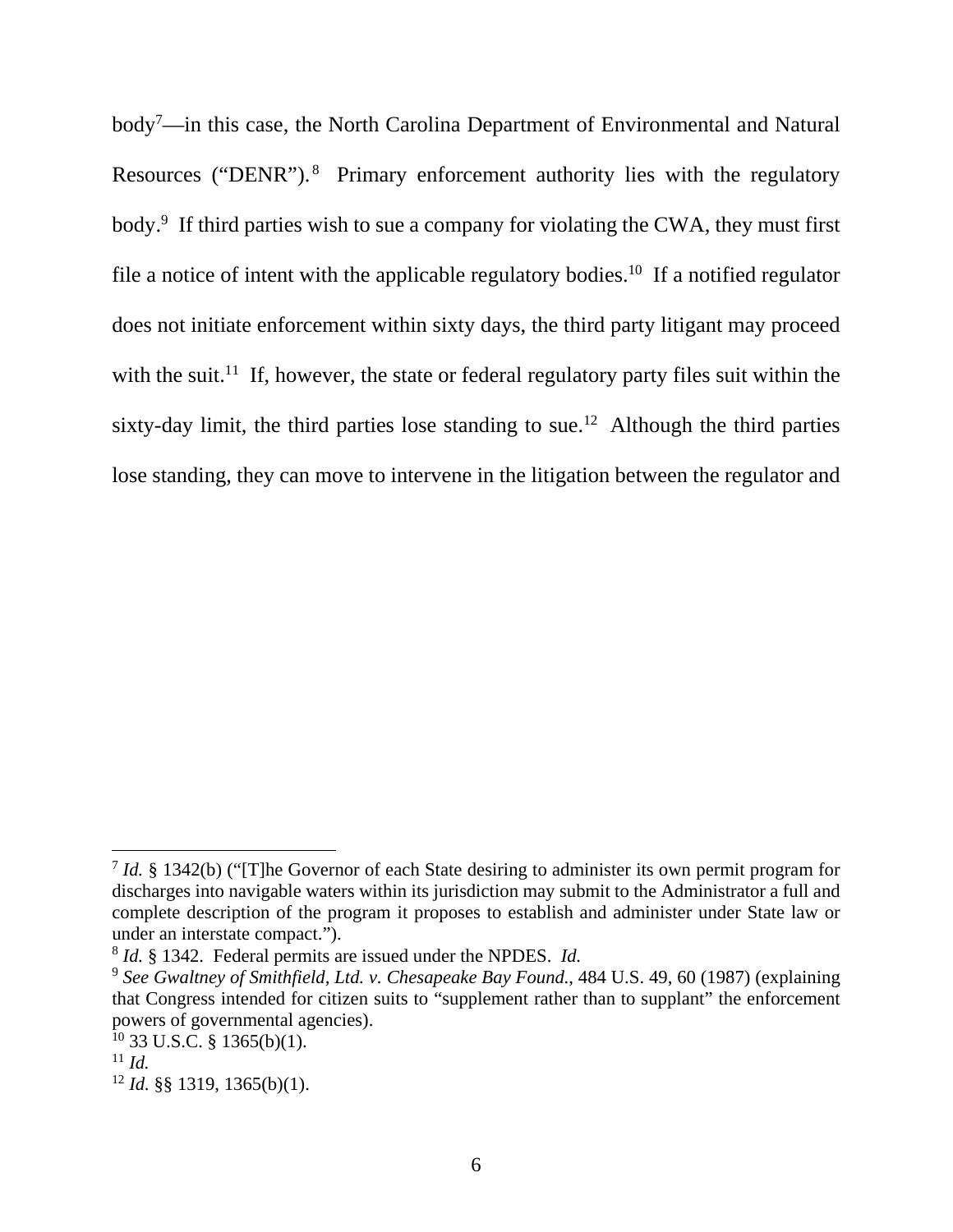the defendant.13 Further, a third party can regain standing if the regulator fails to "diligently prosecute" the alleged violator once suit is filed.<sup>14</sup>

In 2013, several citizens' environmental groups filed a notice of intent to sue three of Duke Energy's subsidiaries under the CWA for coal ash seepages at ponds in North Carolina.15 In response, the North Carolina Department of Environmental Quality ("DEQ") filed an enforcement action, which preempted the suits.<sup>16</sup> DEQ

<sup>&</sup>lt;sup>13</sup> *Id.* §§ 1365(b)(1), 1365(g) ("No action may be commenced . . . if the Administrator or State has commenced and is diligently prosecuting a civil or criminal action in a court of the United States, or a State to require compliance with the standard, limitation, or order, but in any such action in a court of the United States any citizen may intervene as a matter of right."; "For purposes of this section 'citizen' means a person having an interest which is or may be adversely affected."); *see, e.g.*, App. to Opening Br. at 270 (Keith Trent, Environmental Review Presentation, August 27, 2013, at 8 [hereinafter ERP]) (stating that "Riverkeeper and Sierra Club [were] granted intervener status" in the Asheville and Riverbend enforcement actions"); *United States v. Hooker Chems. & Plastics Corp.*, 540 F. Supp. 1067, 1082–83 (W.D.N.Y. 1982), *aff'd*, 749 F.2d 968 (2d Cir. 1984) (granting intervention in EPA prosecution to people affected by environmental violations due to close proximity to contaminated water).

<sup>&</sup>lt;sup>14</sup> *Yadkin Riverkeeper, Inc. v. Duke Energy Carolinas, LLC,* 141 F. Supp. 3d 428, 440 (M.D.N.C. 2015) [hereinafter *Yadkin*].

<sup>15</sup> Duke Energy Carolinas, Duke Energy Progress, and Duke Energy Business Services, LLC. *See*  App. to Opening Br. at 639 (Plea to Crim. Info. & Sent'g Hearing, *In re Duke Energy Corp. Coal Ash Derivative Litig.*, C.A. No. 9682-VCG (Del. Ch. Nov. 15, 2016) (TRANSCRIPT) [hereinafter *In re Duke Energy*]).

 $16$  The plaintiffs allege that Duke Energy asked DEQ to bring the charges to preempt the citizen suits. Opening Br. at 15. However, the plaintiffs' only support for this allegation is a meeting between Duke Energy's lawyers and DEQ that took place after the citizen groups filed their notice of intent to sue Duke Energy for the CWA violations. *See* App. to Opening Br. at 61 (Am. Compl. 97 ¶ 120); Michael Wines, *Emails Link Duke Energy and North Carolina*, N.Y. TIMES (Mar. 14, 2014), https://www.nytimes.com/2014/03/14/us/emails-link-duke-energy-and-state.html (stating that "emails show[] Duke officials contacted the State Department of Environment and Natural Resources, *apparently* seeking an agreement addressing the center's complaint") (emphasis added). The plaintiffs did not include with their complaint the emails or any specific factual evidence that Duke Energy asked DEQ to bring the suits at this meeting. Regardless, as explained below, even if Duke Energy had requested DEQ bring the suit, this reflects a reasonable business decision and is neither illegal nor improper. App. to Opening Br. at 44 (Am. Compl. 8 ¶ 12); Answering Br. at 41–42.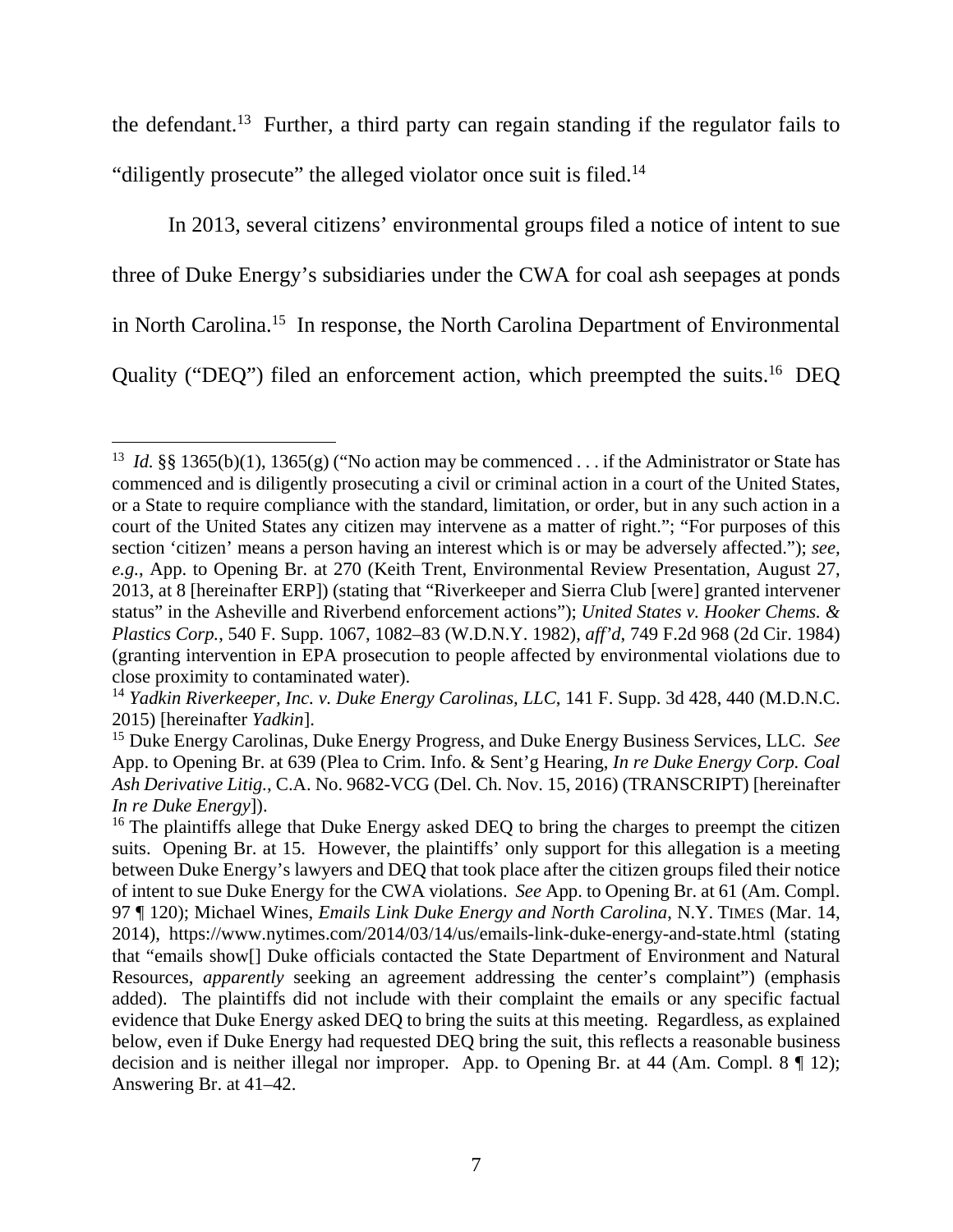and Duke Energy negotiated a consent decree that would require Duke Energy to pay a \$99,000 fine and create a compliance schedule.17 The consent decree also required Duke Energy to "identify[] and characteriz[e] seeps" and conduct "[g]roundwater studies."18 The Company planned to use the decree as a "model for resolving litigation" at twelve other sites,<sup>19</sup> and estimated that enforcing the decree at all of its North Carolina locations would cost between \$4 and \$5 million.20 The consent decree was subject to a public comment period and court approval.<sup>21</sup>

DEQ withdrew from the proposed consent order when on February 2, 2014, a stormwater pipe ruptured beneath a coal ash containment pond at Duke Energy's Dan River Steam Station in Eden, North Carolina, releasing twenty-seven million gallons of coal ash slurry and wastewater into the Dan River.<sup>22</sup> Duke Energy had never inspected the pipe, although a Duke Energy station manager recommended the company pay \$20,000 for camera inspections in both 2011 and  $2012.^{23}$  Upon investigation, federal and state regulators found that had Duke Energy completed a

<sup>17</sup> App. to Opening Br. at 270 (ERP, Aug. 27, 2013, at 8); *see also* App. to Answering Br. at 24 (ERP Minutes, Aug. 27, 2013, at 3).

 $18$  App. to Opening Br. at 271 (ERP, at 9).

<sup>19</sup> *Id.* at 270 (ERP, at 8).

<sup>20</sup> *Id.* at 271 (ERP, at 9).

<sup>21</sup> App. to Opening Br. at 380, 418 (Oral Arg. on Def.'s Mot. to Dismiss, *In re Duke Energy*, No. 9682-VCG, at 38, 76 (Nov. 16, 2016) (TRANSCRIPT)).

<sup>&</sup>lt;sup>22</sup> *Id.* at 40 (Am. Compl. 4  $\P$  6).

<sup>23</sup> *Id.* at 172–74 (Joint Factual Statement, *United States v. Duke Energy Bus. Servs. et al*., No. 5:15- CR-62-H, at 24–26 ¶¶ 69–76 (Del. Ch. Feb. 20, 2015)).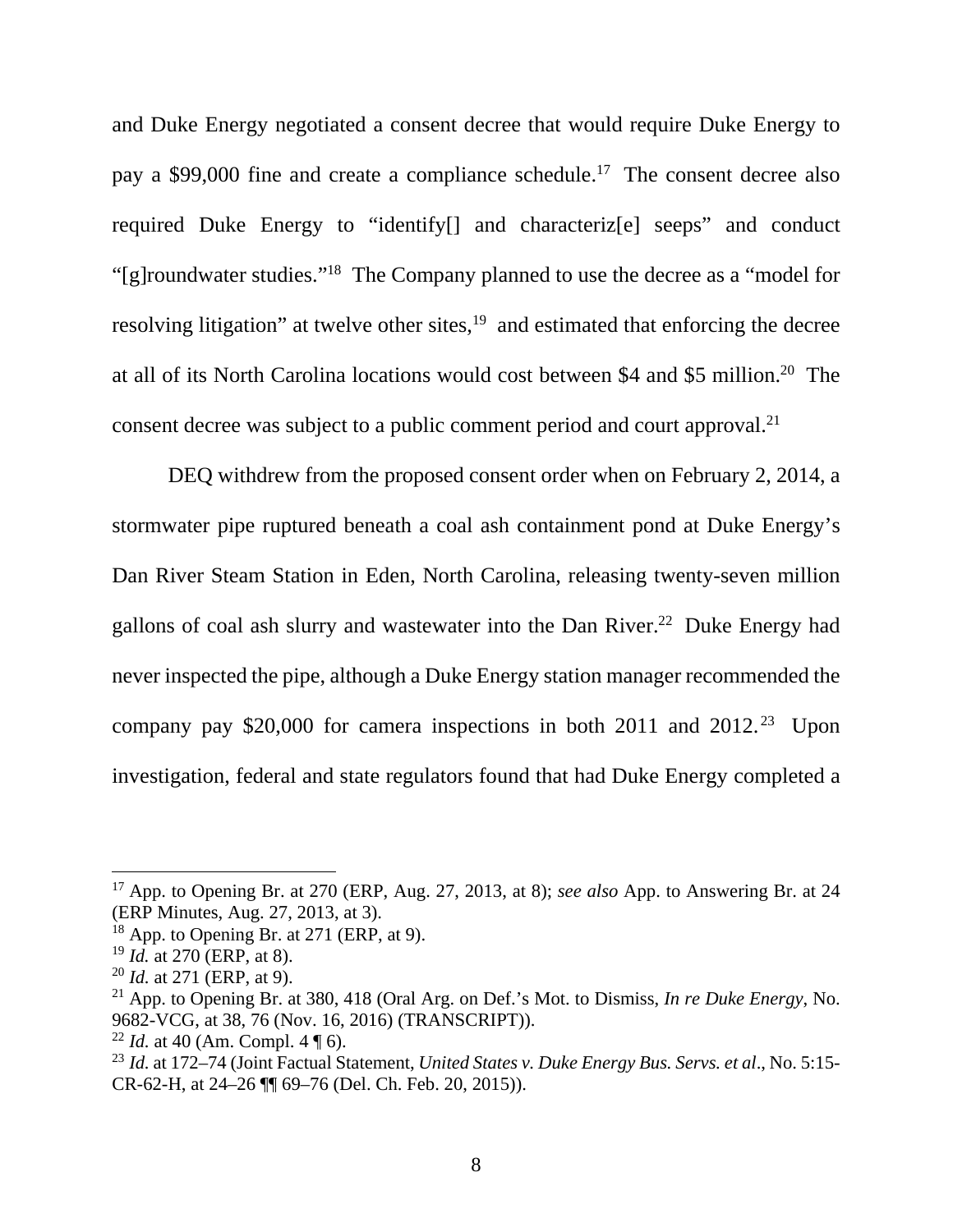camera inspection, it likely would have discovered the corroded pipe.<sup>24</sup> The three subsidiaries pled guilty to nine misdemeanor violations<sup>25</sup> of the CWA, paid  $$102$ million in fines, and agreed to restitution, community service, and mitigation.<sup>26</sup> All counts were negligence-based, and none of the defendants in this appeal were alleged to have any knowledge of the violations in the criminal proceedings.<sup>27</sup>

Duke Energy spent roughly \$24 million to clean up the spill and acknowledged responsibility for future costs, including regulatory directives, damage to natural resources, and any additional litigation.28 It paid a \$2.5 million fine to Virginia for damages to the downriver City of Danville and a \$6.8 million fine to DEQ,  $29$  and incurred additional costs to comply with environmental regulations newly enacted by North Carolina and the EPA<sup>30</sup>—regulations that could result in the closure of coal ash ponds for an estimated cost of \$4.5 billion.<sup>31</sup>

<sup>24</sup> *Id.* at 174 (Joint Factual Statement 26 ¶ 79).

 $25$  Five counts of negligent discharge of pollutants from a point source into waters of the United States; three counts of failure to maintain treatment systems and equipment and related appurtenances; and one count of negligently violating a condition of a NDPES permit. *See* App. to Opening Br. at 668–76 (Plea to Crim. Info. & Sent'g Hearing 30:22–38:08).

<sup>26</sup> *Id.* at 49 (Am. Compl. 112 ¶ 146).

<sup>&</sup>lt;sup>27</sup> *Id.* at 639 (Plea to Crim. Info.  $\&$  Sent'g Hearing).

<sup>28</sup> *Id.* at 46 (Am. Compl. 10 ¶ 14).

<sup>29</sup> *Id.* at 46–47 (Am. Compl. 10–11 ¶ 14).

<sup>30</sup> *Id.* at 48 (Am. Compl. 12 ¶ 17).

 $31$  *Id.*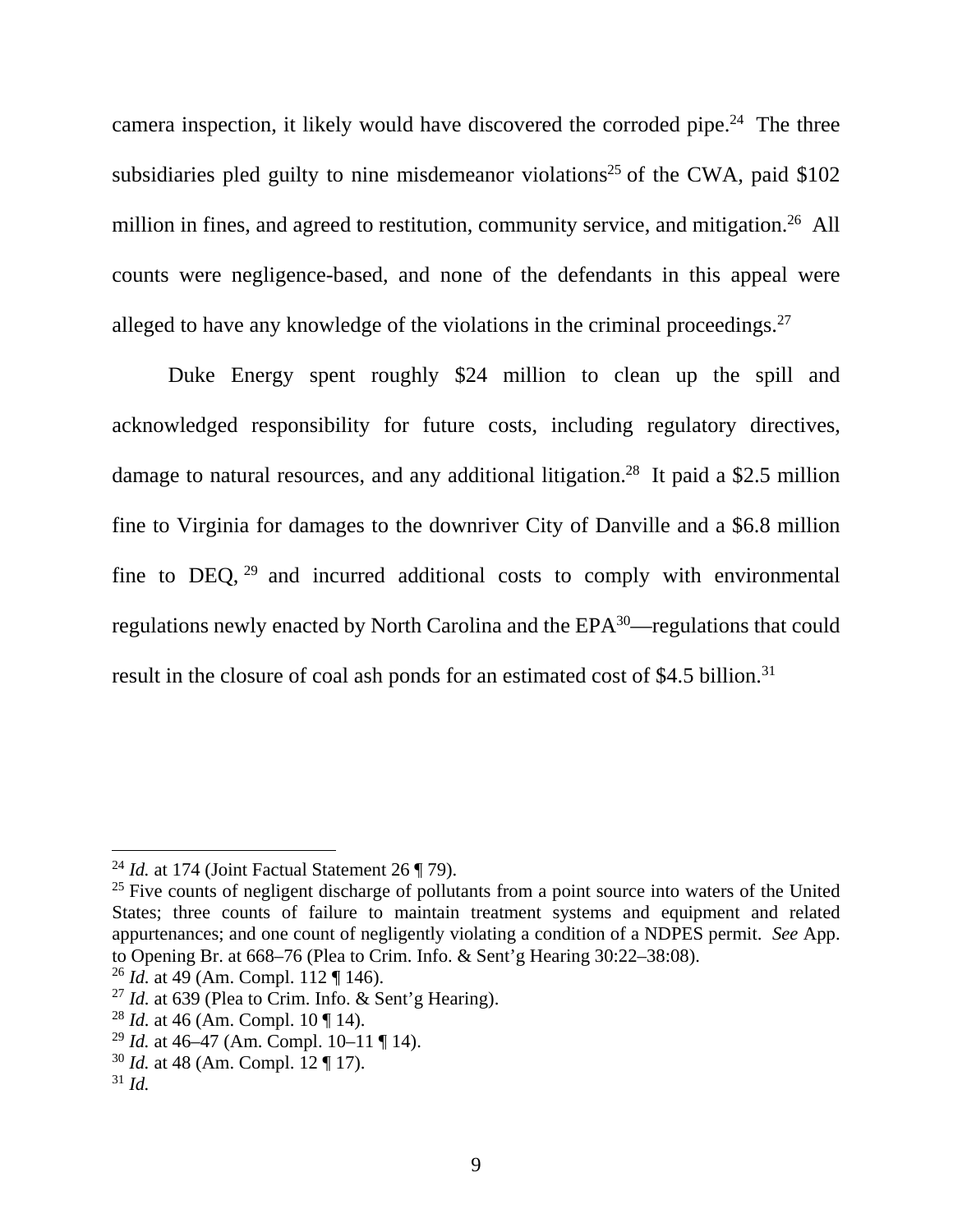On April 22, 2016, the plaintiffs filed derivative suits in the Court of Chancery,32 alleging that the directors breached their fiduciary duties because they knew of and disregarded Duke Energy's CWA violations and allowed Duke Energy to collude with DEQ to evade compliance with environmental regulations.<sup>33</sup> The plaintiffs sought damages on behalf of the Company of (1) \$102 million for the fine resulting from the guilty pleas, (2) \$24 million for repairs and remediation of the Dan River spill, (3) \$12 million for the fines to North Carolina and Virginia, (4) \$7 million for the fine to DEQ, and (5) additional costs associated with environmental litigation filed as a result of the spill. $34$ 

The directors moved to dismiss the complaint for failure to plead demand futility, claiming that the plaintiffs did not allege the particularized facts required by Court of Chancery Rule 23.1 to show that the directors faced a substantial likelihood of personal liability. The Court of Chancery agreed and found the facts alleged in the complaint did not lead to the reasonable inference that the directors consciously disregarded environmental problems at the site or improperly colluded with

<sup>&</sup>lt;sup>32</sup> Originally, there were four suits filed in the Court of Chancery against the Duke Energy directors alleging breaches of fiduciary duty. They were consolidated into this case. *See* Order for Consolidation of the Related Actions, *In re Duke Energy*, C.A. No. 9682-VCN (Oct. 31, 2014). <sup>33</sup> *Id.* at 38 (Am. Compl. 2  $\P$  1); App. to Opening Br. at 41 (Am. Compl. 5  $\P$  7) (asserting the Dan River spill "was the foreseeable and inevitable result of a pattern of willful violations of the [CWA] and the North Carolina state law").

<sup>34</sup> *Id.* at 139–40 (Am. Compl. 103–04).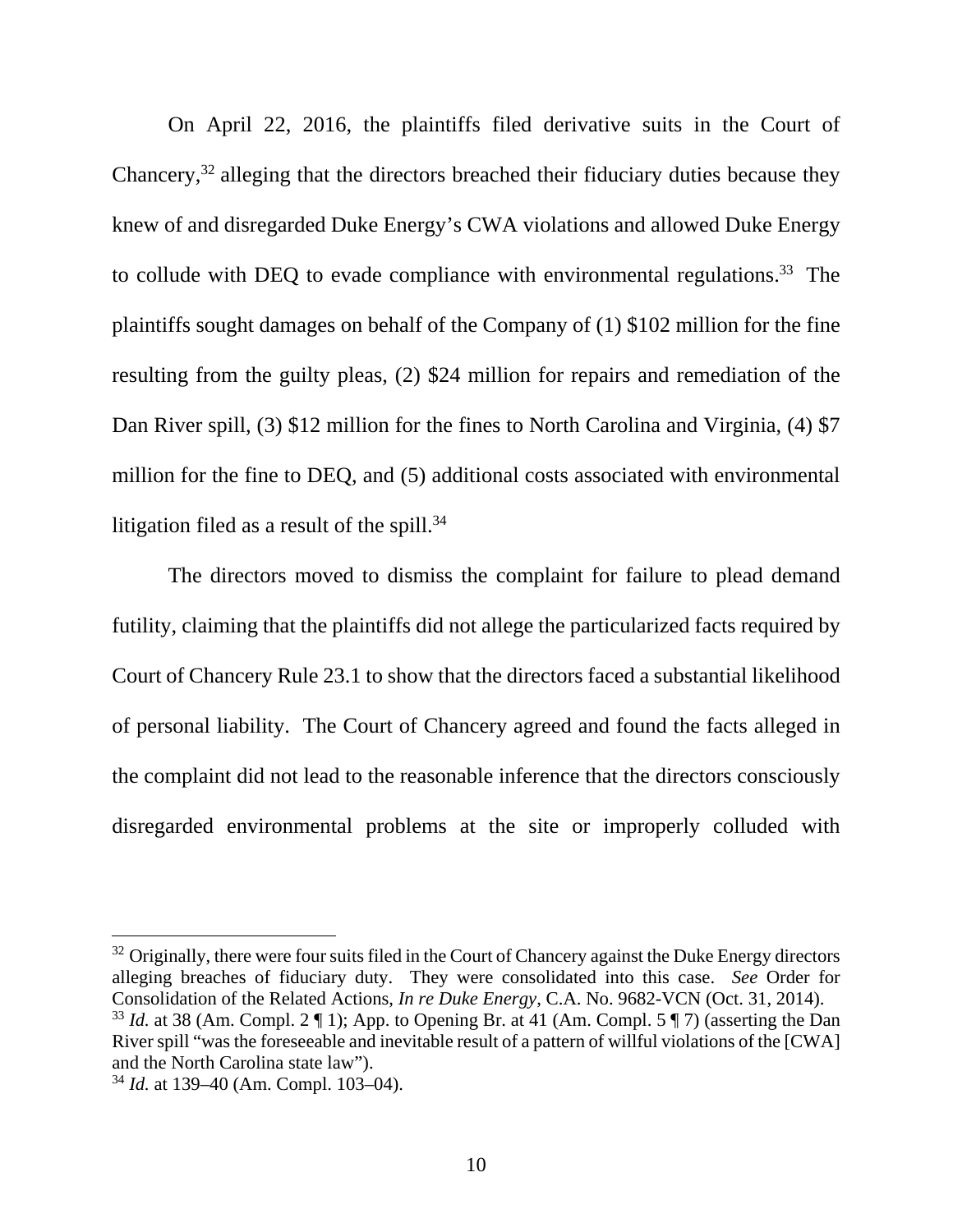regulators to avoid remediating environmental problems.<sup>35</sup> The court dismissed the complaint under Court of Chancery Rule 23.1 for failure to make a demand on the board. This appeal followed. We review the Court of Chancery's dismissal of a stockholder derivative complaint *de novo*. 36

#### **II.**

The board of directors, exercising its statutory authority to manage the business and affairs of the corporation, ordinarily decides whether to initiate a lawsuit on behalf of the corporation.<sup>37</sup> Stockholders cannot shortcut the board's control over the corporation's litigation decisions without first complying with Court of Chancery Rule 23.1. Before stockholders can assert a claim belonging to the corporation, they must first demand that the directors pursue the claim and, if the directors decline, attempt to demonstrate that the directors wrongfully refused the demand. Alternatively, stockholders can allege with sufficient particularity that

<sup>35</sup> Opening Br. at Ex. B (Telephonic Rulings, *In re Duke Energy*., C.A. No. 9682-VCG, at 16 (Del. Ch. Dec. 8, 2016) (TRANSCRIPT)).

<sup>36</sup> *Wood v. Baum*, 953 A.2d 136, 140 (Del. 2008).

<sup>37</sup> *Aronson v. Lewis*, 473 A.2d 805, 811 (Del. 1984) (citing 8 *Del. C.* § 141(a)); *see also Stone ex rel. AmSouth Bancorporation v. Ritter*, 911 A.2d 362, 366 (Del. 2006) ("It is a fundamental principle of Delaware General Corporation Law that '[t]he business and affairs of every corporation . . . shall be managed by or under the direction of a board of directors.'") (quoting 8 *Del*. *C*. § 141(a)); *Zapata Corp. v. Maldonado*, 420 A.2d 779, 782 (Del. 1981) (explaining the directors' "managerial decision making power . . . encompasses decisions whether to initiate, or refrain from entering, litigation").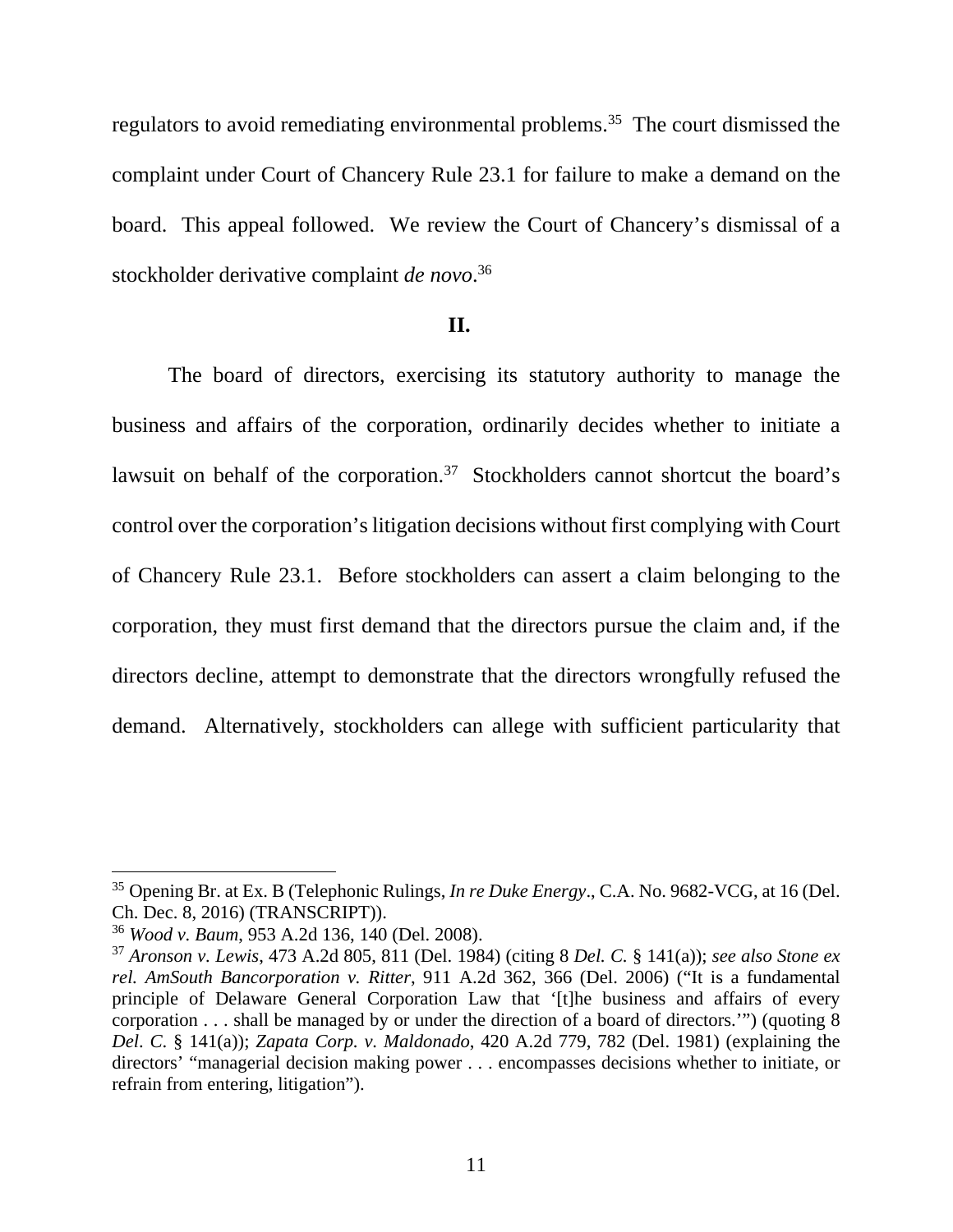demand is futile and should be excused due to a disabling conflict by a majority of the directors to consider the demand.38

For alleged violations of the board's oversight duties under *Caremark*, the test articulated in *Rales v. Blasband* applies to assess demand futility.39 Under *Rales*, the plaintiffs must plead particularized facts raising "reasonable doubt of the board's independence and disinterestedness when the demand would reveal board inaction of a nature that would expose the board to 'a substantial likelihood' of personal liability."40

When, like here, the directors are protected from liability for due care violations under § 102(b)(7) of the Delaware General Corporation Law, the plaintiff must allege with particularity that the directors acted with scienter, meaning "they had 'actual or constructive knowledge' that their conduct was legally improper."<sup>41</sup> In other words, the stockholders must allege "that a director acted inconsistent with his fiduciary duties and, most importantly, that the director *knew* he was so acting."42

<sup>38</sup> *Aronson*, 473 A.2d at 817; *Rales v. Blasband*, 634 A.2d 927, 932 (Del. 1993).

<sup>39</sup> *Wood*, 953 A.2d at 140.

<sup>40</sup> *Horman v. Abney*, 2017 WL 242571, at \*6 (Del. Ch. Jan. 19, 2017) (quoting *Rales*, 634 A.2d at 936); *see also In re Citigroup Inc. S'holder Derivative Litig.*, 964 A.2d 106, 121 (Del. Ch. 2009) (explaining demand is futile "in the rare case when a plaintiff is able to show director conduct that is so egregious on its face that board approval cannot meet the test of business judgment, and a substantial likelihood of director liability therefore exists").

<sup>41</sup> *Wood*, 953 A.2d at 141 (citing *Guttman v. Huang*, 823 A.2d 492, 498 (Del. Ch. 2003)).

<sup>42</sup> *In re Massey Energy Co.*, 2011 WL 2176479, at \*22 (Del. Ch. May 31, 2011) (emphasis in original); *see also Melbourne Mun. Firefighters' Pension Tr. Fund on Behalf of Qualcomm, Inc. v. Jacobs*, 2016 WL 4076369, at \*8 (Del. Ch. Aug. 1, 2016), *aff'd*, 158 A.3d 449 (Del. 2017) (explaining plaintiffs must show "(1) that the directors knew or should have known that the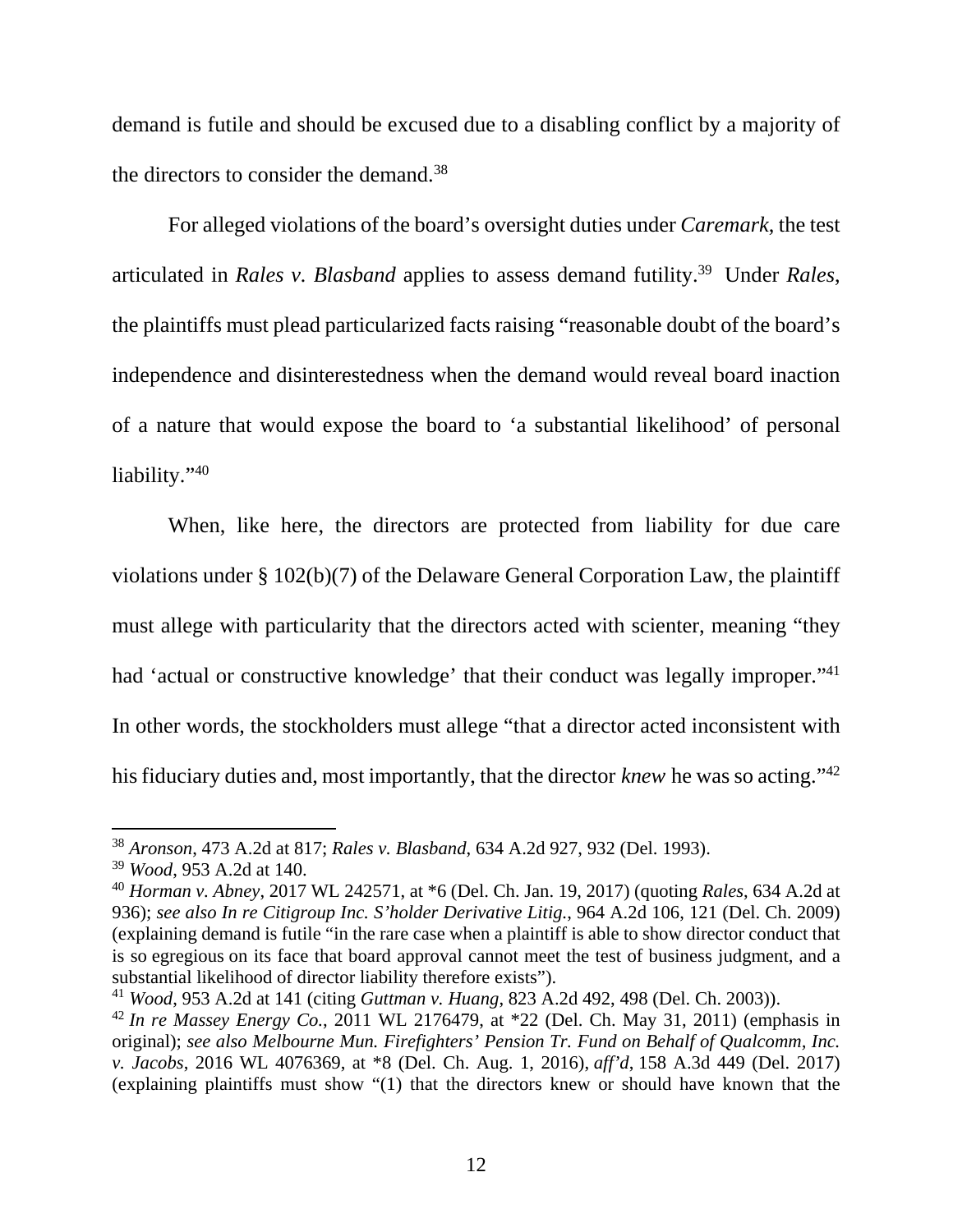This is because a *Caremark* claim "is rooted in concepts of bad faith; indeed, a showing of bad faith is a *necessary condition* to director oversight liability."43 A specific example of bad faith is when the director engages in an "intentional dereliction of duty" or "conscious disregard for one's responsibilities,"44 or acted "with the intent to violate applicable positive law."45 Because of the difficulties in proving bad faith director action, a *Caremark* claim is "possibly the most difficult theory in corporation law upon which a plaintiff might hope to win a judgment."46

At the pleading stage, the court must accept particularized allegations of fact as true, and all reasonable inferences must be drawn in the plaintiffs' favor.<sup>47</sup> But, under Rule 23.1, the plaintiffs have "a heightened burden to plead particularized facts establishing a "reasonable doubt that . . . the board of directors could have properly exercised its independent and disinterested business judgment in responding to a demand."48 "[I]nferences that are not objectively reasonable cannot be drawn in the plaintiff's favor."<sup>49</sup>

corporation was violating the law, (2) that the directors acted in bad faith by failing to prevent or remedy those violations, and (3) that such failure resulted in damage to the corporation").

<sup>43</sup> *In re Citigroup Inc. S'holder Derivative Litig.*, 964 A.2d at 123 (emphasis in original).

<sup>44</sup> *In re Walt Disney Co. Derivative Litig.*, 906 A.2d 27, 66 (Del. 2006).

<sup>45</sup> *In re Citigroup Inc. S'holder Derivative Litig.*, 964 A.2d at 125 (emphasis in original).

<sup>46</sup> *In re Caremark Int'l Inc. Derivative Litig.*, 698 A.2d at 967; *see also Stone*, 911 A.2d at 372.

<sup>47</sup> *White*, 783 A.2d at 549.

<sup>48</sup> *Rales*, 634 A.2d at 934; *see also Del. Cty. Emps. Ret. Fund v. Sanchez*, 124 A.3d 1017, 1020 (Del. 2015); *Brehm v. Eisner*, 746 A.2d 244, 254 (Del. 2000).

<sup>49</sup> *Wood*, 953 A.2d at 140.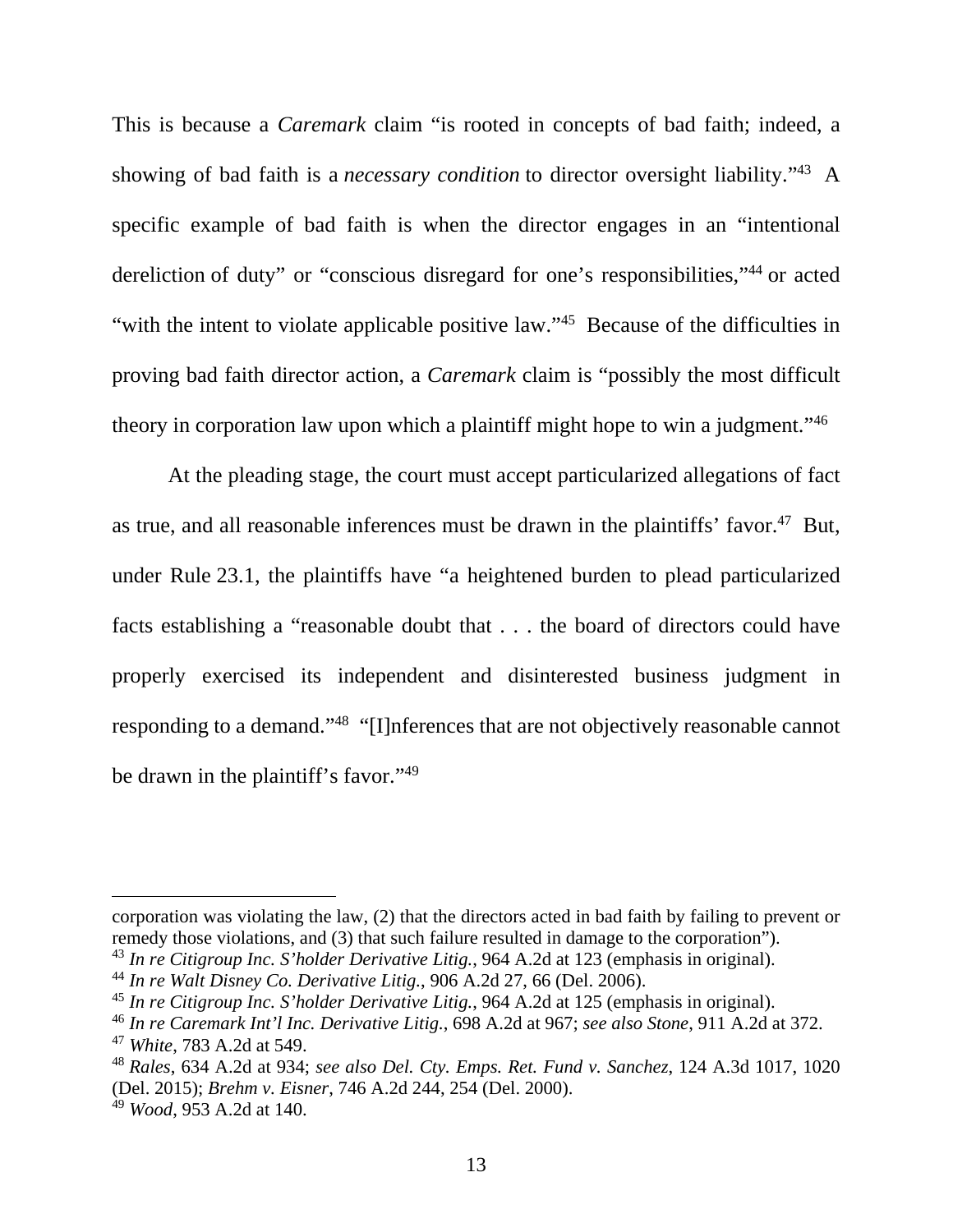On appeal, the plaintiffs argue the court erred in finding the complaint lacked sufficient facts to establish a substantial likelihood that the individual directors would be personally liable for allowing Duke Energy to violate environmental laws, thus excusing demand. The plaintiffs focus their claims of error on two central points: first, the court improperly discredited the plaintiffs' interpretation of board presentations and minutes, which, according to the plaintiffs, showed Duke Energy was violating environmental laws and avoiding remediation; and second, when considering the plaintiffs' allegation that Duke Energy was exploiting its relationship with a "captive" regulator, the Court of Chancery failed to draw the proper inferences from evidence of what the plaintiffs characterize as collusion between Duke Energy and its regulator.<sup>50</sup> We address each of these arguments in turn.

### A.

# *The Board Presentations*

 The Court of Chancery reviewed the board presentations addressing the ash ponds at Duke Energy's power generation sites, and concluded that the board was both "aware of environmental problems [and] what the company was doing to attempt to address those situations."51 According to the court, the directors did not

 $50$  Opening Br. at 24–25.

<sup>51</sup> *Id.* at Ex. B (Telephonic Rulings, at 16).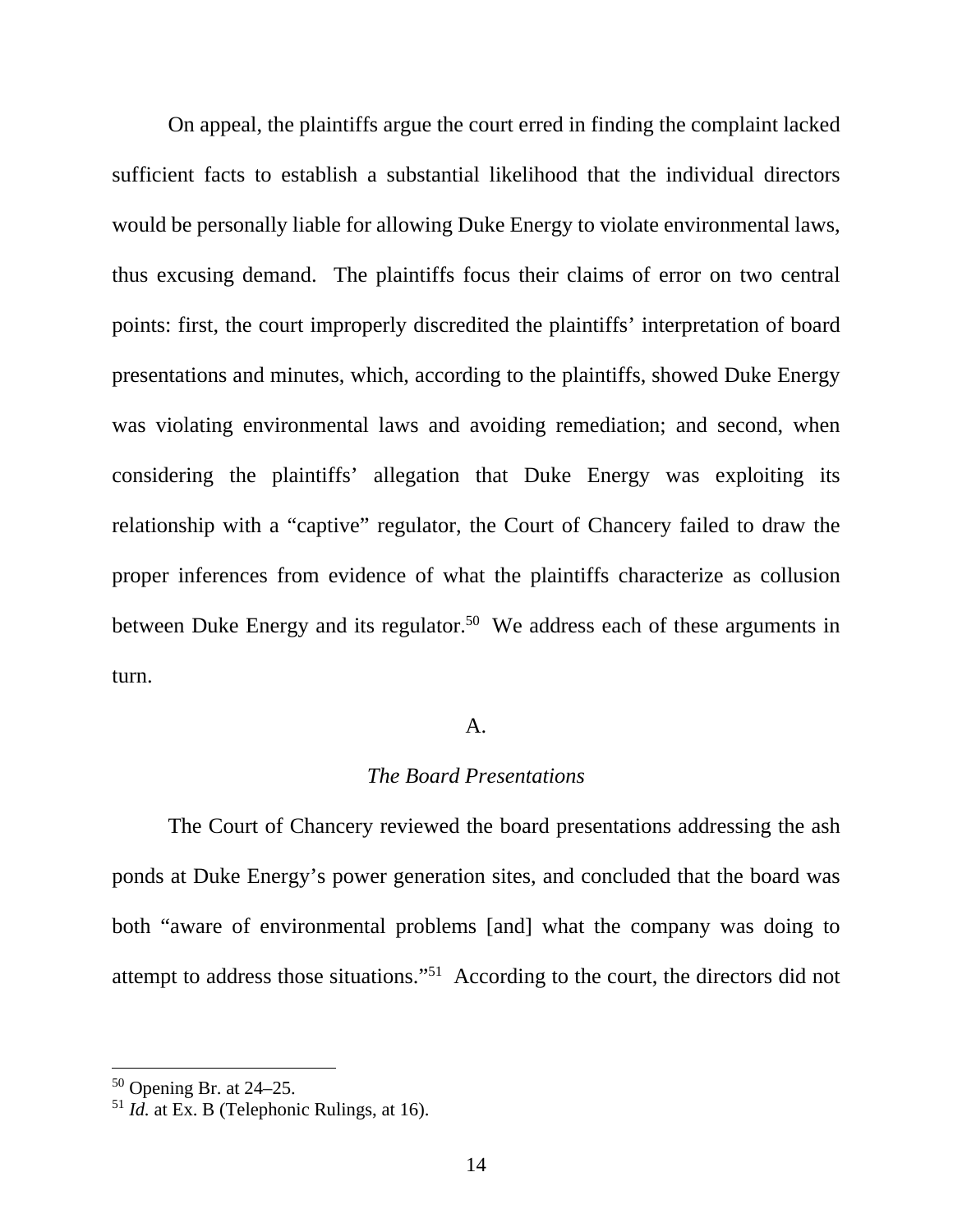consciously disregard the environmental problems. Rather, the presentations informed the board that Duke Energy was working with DEQ "to achieve regulatory compliance in a cost-effective way with limited liability."52 The court found the board presentations an insufficient basis to raise a reasonable inference of bad faith by the board.

On appeal, the plaintiffs challenge the Court of Chancery's conclusion, pointing to specific information in the board presentations and minutes that they argue suggested longstanding knowledge and disregard of environmental violations.53 The plaintiffs first highlight the December 12, 2012 Coal Combustion Residuals presentation, which stated that "[s]ome metals have leached to groundwater from unlined landfills and surface impoundments." 54 Thus, the plaintiffs argue, the board knew Duke Energy was violating the law but did nothing to remedy it.

The plaintiffs unfairly describe the overall presentation, which we are not required to accept on a motion to dismiss. Jeff Lyash, Executive Vice President of Energy Supply, presented to the board's Regulatory Policy and Operations Committee on the Company's exposure (liability) from coal combustion residuals

<sup>52</sup> *Id.* (Telephonic Rulings, at 11).

<sup>53</sup> *Id.* at 24.

<sup>54</sup> *Id.* at 13; App. to Opening Br. at 214 (Jeff Lyash, Coal Combustion Residuals Presentation, Dec. 12, 2012, at 3 [hereinafter CCRP]); *see also* App. to Answering Br. at 6–11 (Mitch Griggs, Environmental Compliance Assurance Presentation, Oct. 29, 2012, 1–6).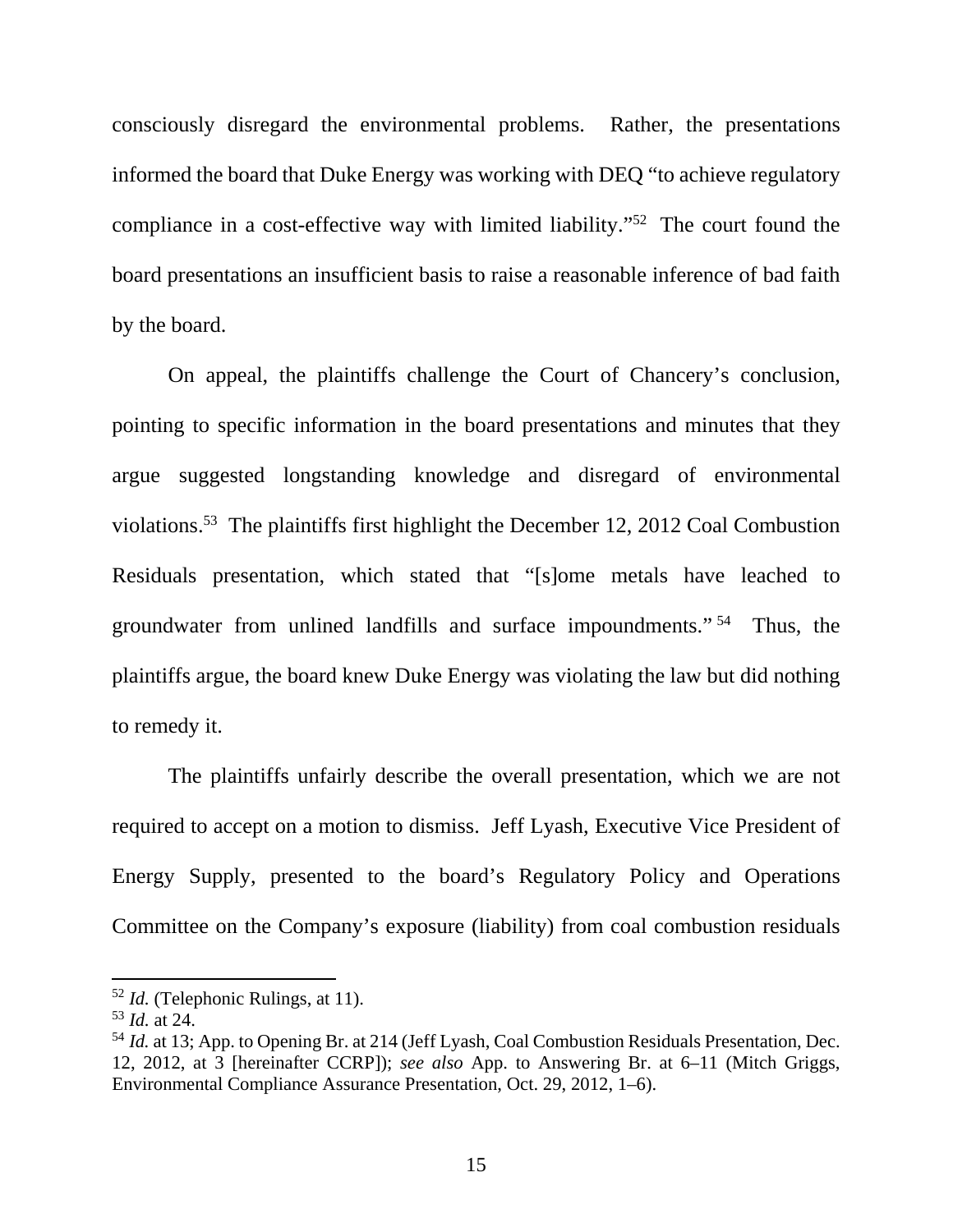("CCR's"), which are different kinds of coal ash. Lyash informed the committee that CCR's were "classified currently as non-hazardous" but the regulatory environment was changing.<sup>55</sup> Although informed that metals had leached into groundwater, the board committee was also informed there was "no indication that drinking water is being impacted."56 Further, the purpose of the presentation was to chart a future course for addressing proposed EPA regulations governing CCR pollution. The board committee was informed that the EPA had proposed eliminating "wet ash management and un-lined CCR storage."57 After inventorying Duke Energy's CCR storage sites, and estimating the financial impact of the proposed regulations, Lyash informed the board committee of Duke Energy's work underway to mitigate risks:

- Dry Ash Handling—Converted to dry fly ash handling at most large base load coal units that will operate past 2015. Projects budgeted over next few years to convert bottom ash transport to dry systems.
- Groundwater Monitoring—Voluntarily groundwater monitoring of NC ash basins for several years, providing data to the state. Now a requirement of NC wastewater permits in 2011. No indication that drinking water is being impacted.
- Closure Design—Currently utilizing anticipated closure design that incorporates synthetic/plastic membrane cap and drainage layers. Geo-membrane cap design minimizes rain and surface water inleakage and resultant leaching.
- Regulatory Engagement—Continuing to advocate efforts to shape the final regulation. Currently closing some basins at Gibson under

<sup>55</sup> *Id.* at 214 (CCRP, at 3).

<sup>56</sup> *Id.* at 221 (CCRP, at 10).

<sup>57</sup> *Id*. at 216 (CCRP, at 5).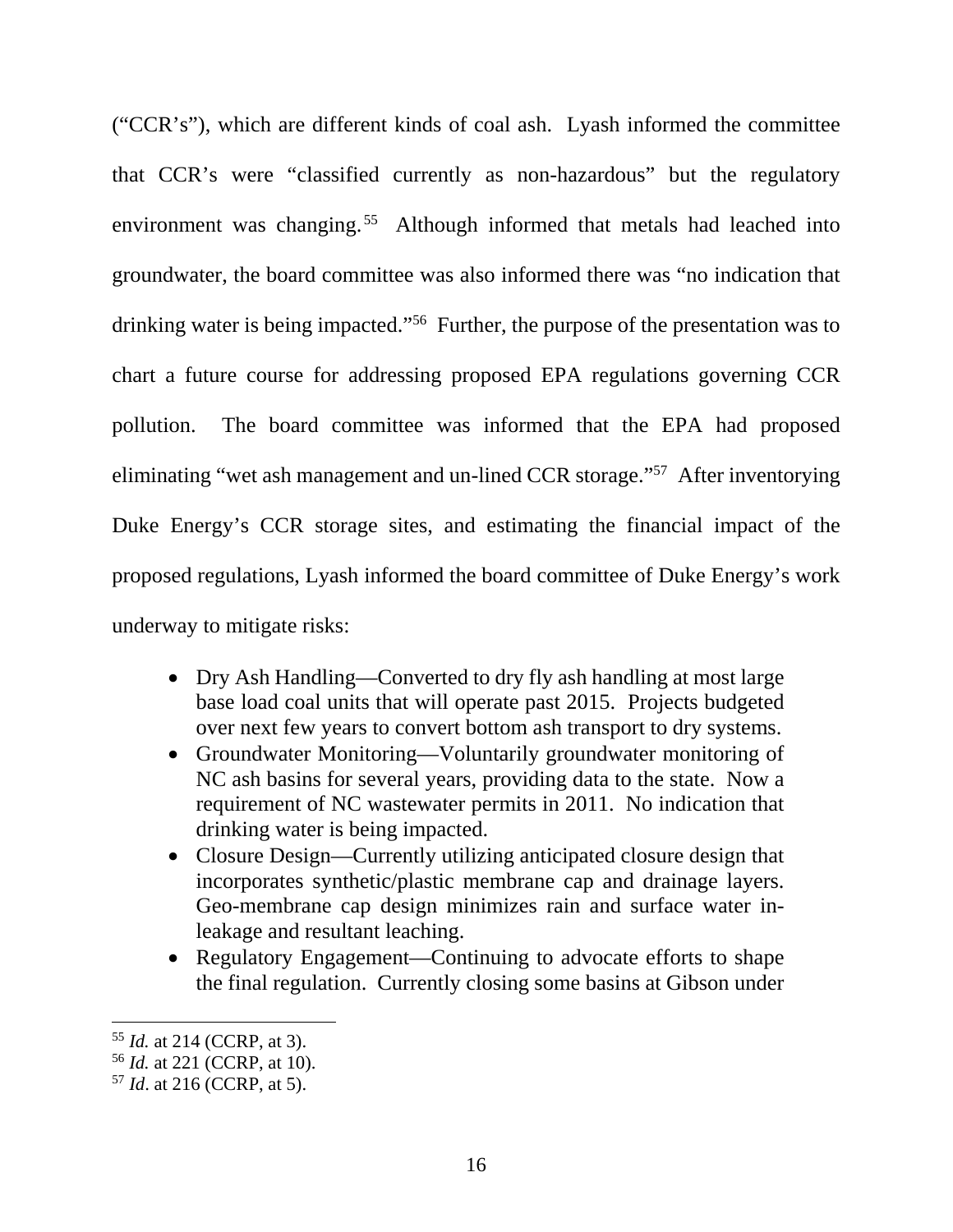agreement with [the Indiana Department of Environmental Management]. Evaluating closures at small retired or retiring sites as a part of decommissioning work.58

The presentation is fairly described as a status update to the board committee of the proposed EPA regulations' impact on Duke Energy's ash disposal practices, and its "work underway" for "risk mitigation."59 As the Court of Chancery found, the board was not only informed of environmental problems, but also the steps being taken to address them. It does not support plaintiffs' central theory that a majority of the board consciously ignored or intentionally violated positive law.

The plaintiffs next point to the August 27, 2013 Environmental Review Presentation to the board of directors. In the twenty-two pages of slides, Keith Trent, Executive Vice President and Chief Operating Officer of Regulated Utilities, presented a comprehensive review of the history of coal ash ponds and environmental regulation, on-going litigation, and steps Duke Energy was taking to mitigate the financial and environmental risks posed by ash ponds at various Duke Energy sites. $60$ 

The plaintiffs focus on one line in a slide stating "[s]eeps are unpermitted discharges; [groundwater] violations."<sup>61</sup> The statement they refer to, however, was

<sup>58</sup> *Id.* at 221 (CCRP, at 10).

<sup>59</sup> *Id*. 60 App. to Opening Br. at 263–84, (ERP, at 1–22).

<sup>61</sup> *Id.* at 267 (ERP, at 5).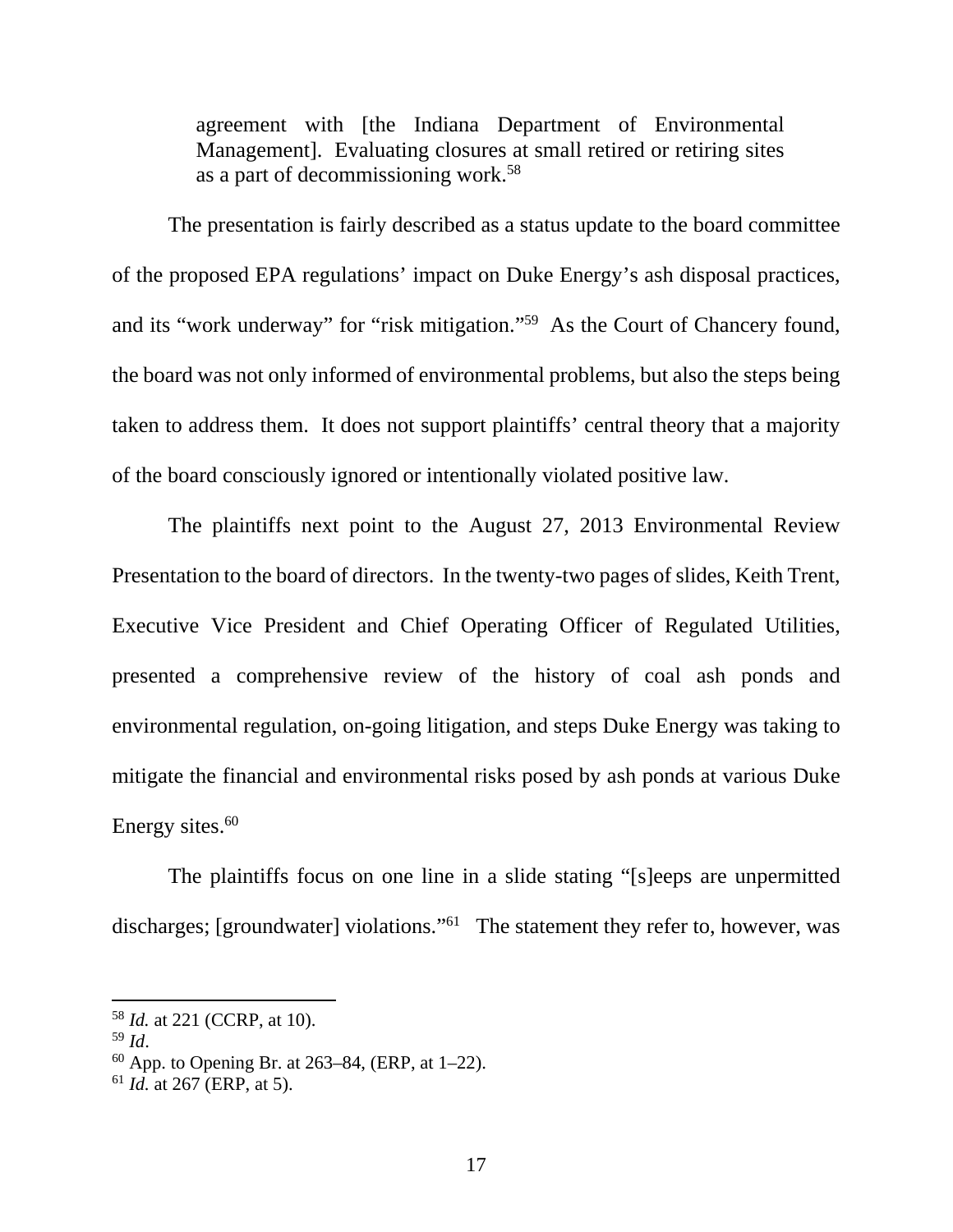reporting allegations against Duke Energy in pending lawsuits.<sup>62</sup> But more to the

point, the board was informed that Duke Energy:

- "Routinely inspect[ed and] repair[ed]" ash dike stability;
- "[A]cted on all EPA [and] State inspection and recommendations";
- Conducted "[g]uide monitoring," and "review[ed] results with state agency";
- Took action "especially where potential impacts exist with receptors";
- "Advocat[ed for] federal 'non-hazardous' legislation and regulations";
- "Perform[ed] site-specific studies":
- Submitted "an ash basin closure plan" to state regulators to "review for approval";
- "Identified seeps to state" and found a "negligible impact to the overall surface water quality"; and
- "Based on routine assessments," took "proactive actions . . . to mitigate risks and potential impacts."63

As to "Seepage," the presentation informed the board that Duke Energy:

- Found that the "[v]olume of ash basin seepage . . . is extremely small and has negligible impact to overall surface water quality";
- "Routinely informed the state of seeps"; and
- Identified the seeps "in detail to state agencies during recent water permit renewals."64

As to "Exceedances of groundwater standards," the presentation informed the board

that Duke Energy:

 $\overline{a}$ 

• Conducted groundwater monitoring "since 2007 or before with results submitted to state agencies";

<sup>63</sup> *Id.* at 265–66 (ERP, at 3–4).

<sup>&</sup>lt;sup>62</sup> *Id.* ("Highlighted Issues—Recent Allegations: Seeps are unpermitted discharges; [groundwater] violations."). As of the date of the presentation it was not altogether clear that "seeps" were in fact unpermitted discharges under Duke Energy's permits. *Id.* at 325, 327–28 (Def.'s Reply Br. on Mot. to Dismiss, *In re Duke Energy*, No. 9682-VCG, at 11, 13–14 (Aug. 31, 2016)).

<sup>64</sup> *Id.* at 268 (ERP, at 6).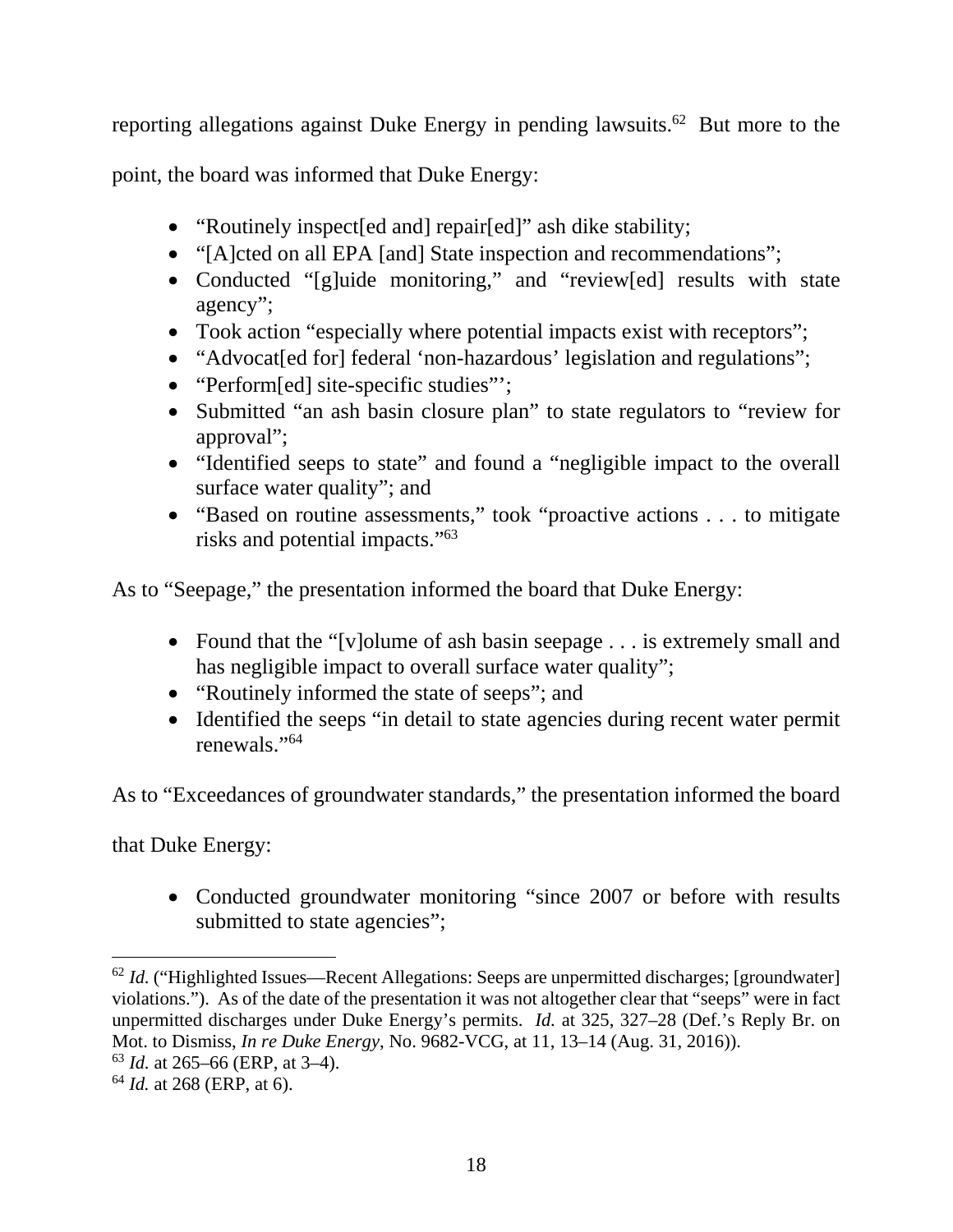- Took "corrective action at three sites with receptors where there was a potential impact to neighbors";
- Found "no indication of impacts at other receptor sites";
- "Develop[ed] and implement[ed] measures ([at] operating and retired sites) to address [groundwater] exceedances, seeps and long-term water quality protection"; and
- Submitted groundwater assessment reports at North Carolina's request.<sup>65</sup>

 The August 27, 2013 Environmental Review Presentation is fairly characterized as another update on environmental problems associated with coal ash disposal sites, and steps Duke Energy was taking to address the environmental concerns. It does not lead to a reasonable inference of the board's bad faith conduct by consciously ignoring environmental problems.

 The plaintiffs' allegations here are like those in *Stone v. Ritter*. 66 In *Stone*, this Court considered whether a board of directors failed to discharge its oversight duties regarding compliance with the Federal Bank Secrecy Act.<sup>67</sup> Although "[n]either party dispute[d] that the lack of internal controls resulted in a huge fine," the reports to the board showed that the board "exercised oversight by relying on

<sup>65</sup> *Id.* at 269 (ERP, at 7). Plaintiffs emphasize that, according to the joint factual statement, Duke Energy did not provide "detailed, specific, and comprehensive data concerning seeps" until after the Dan River spill. *Id.* at 192 (Joint Factual Statement 44 ¶ 138). However, the plaintiffs omit the preceding sentence, which stated that between 2010 and 2014, Duke Energy provided "detailed information concerning seeps, including engineered seeps." *Id.* The fact the reports became more "specific" or "comprehensive" after the spill does not mean that the seeps were disregarded in bad faith before the spill.

<sup>66 911</sup> A.2d 362.

<sup>67</sup> *Id.*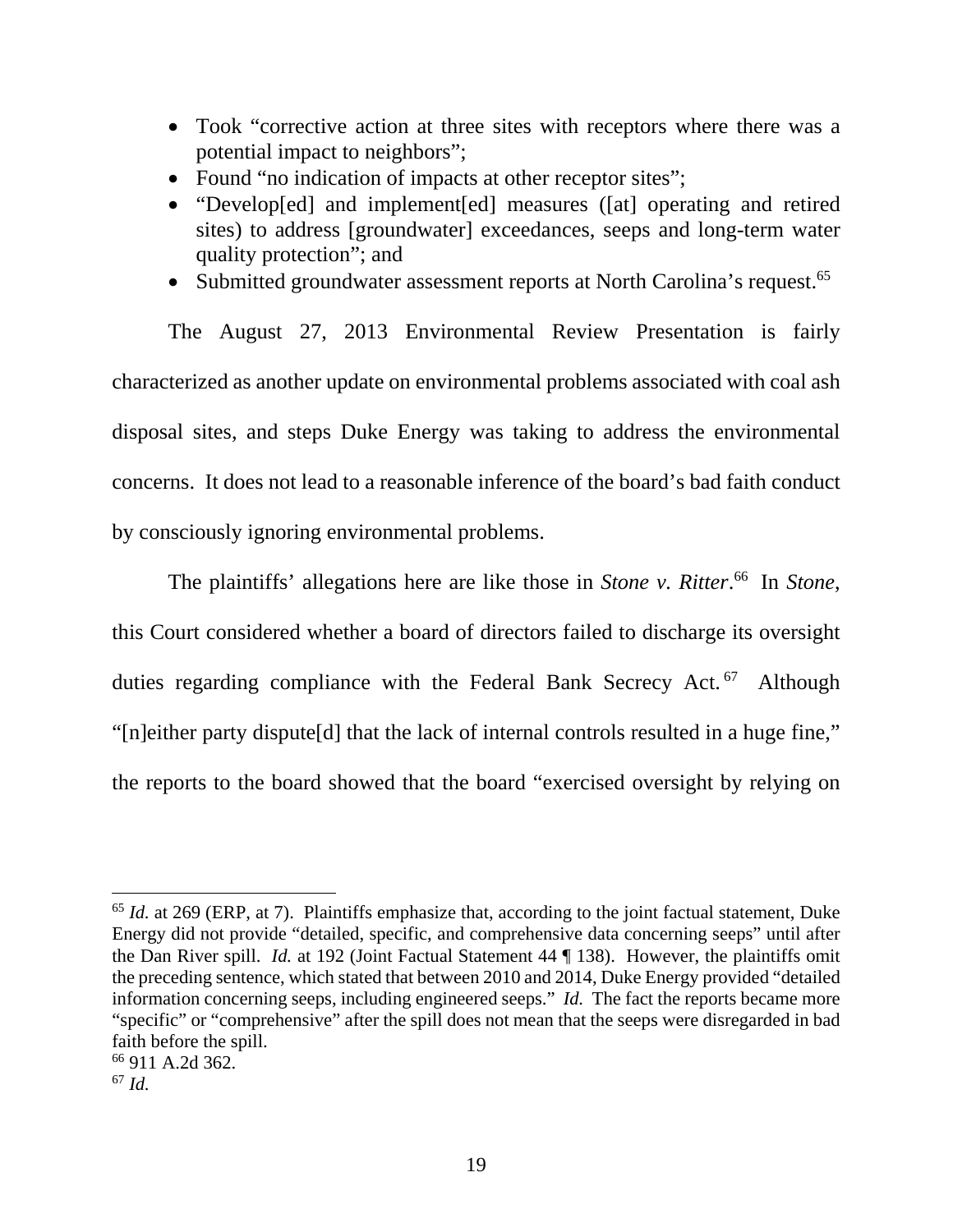periodic reports" from the officers.68 Thus, the court found plaintiffs' complaint unsuccessfully attempted "to equate a bad outcome with bad faith."69 Similarly, the plaintiffs here conflate the bad outcome of the criminal proceedings with the actions of the board. As in *Stone*, the board "exercised oversight" by receiving management presentations on the status of environmental problems. The presentations identified issues with the coal ash disposal ponds, but also informed the board of the actions taken to address the regulatory concerns. Thus, we agree with the Vice Chancellor that the board presentations do not lead to the inference that the board consciously disregarded its oversight responsibility by ignoring environmental concerns.<sup>70</sup>

<sup>68</sup> *Id.* at 372–73.

<sup>69</sup> *Id.* at 373; *see also In re Gen. Motors Co. Derivative Litig.*, 2015 WL 3958724, at \*11 (De. Ch. June 26, 2015).

 $70$  The plaintiffs also argue Duke Energy's guilty pleas from the Dan River spill provide evidence that the board consciously disregarded environmental violations. Opening Br. at 24–25, 32, 37– 38; Reply Br. at 11. The plaintiffs argue "there is reason to believe that the failure to properly inspect the stormwater pipes was the product of a high-level decision within the company." *Id.* at 22. But this speculative assertion is unsupported by particularized facts connecting the board to the negligence-based guilty pleas, and "[w]ithout a connection to the board, a corporate calamity will not lead to director liability." *La. Mun. Police Emps.' Ret. Sys. v. Pyott*, 46 A.3d 313, 340 (Del. Ch. 2012), *rev'd on other grounds*, 74 A.3d 612 (Del. 2013). The plaintiffs also argue that the board had long-standing knowledge of the criminal violations due to a letter from DEQ to EPA, which stated that seeps "have been well known and well documented for decades, yet virtually no initiative was undertaken by any governmental organization or governmental agency to address these problems until quite recently." App. to Opening Br. at 286 (Letter from Dan R. van der Vaart, Deputy Sec'y & Energy Policy Advisor, DENR, to Hon. Regina McCarthy, Adm'r EPA, and Lynn J. Good, President & CEO, Duke Energy Progress, Inc. and Duke Energy Carolinas, Aug. 28, 2014, at 1, 11). However, the fact the board was aware of the seeps does not mean they consciously disregarded them—the presentations show that the board was regularly informed of Duke Energy's remedial actions—and the letters state that no *governmental* organization or agency addressed the issues, which does not show the *board* disregarded them. *See Desimone v. Barrows*, 924 A.2d 908, 940 (Del. Ch. 2007) ("Delaware courts routinely reject the conclusory allegation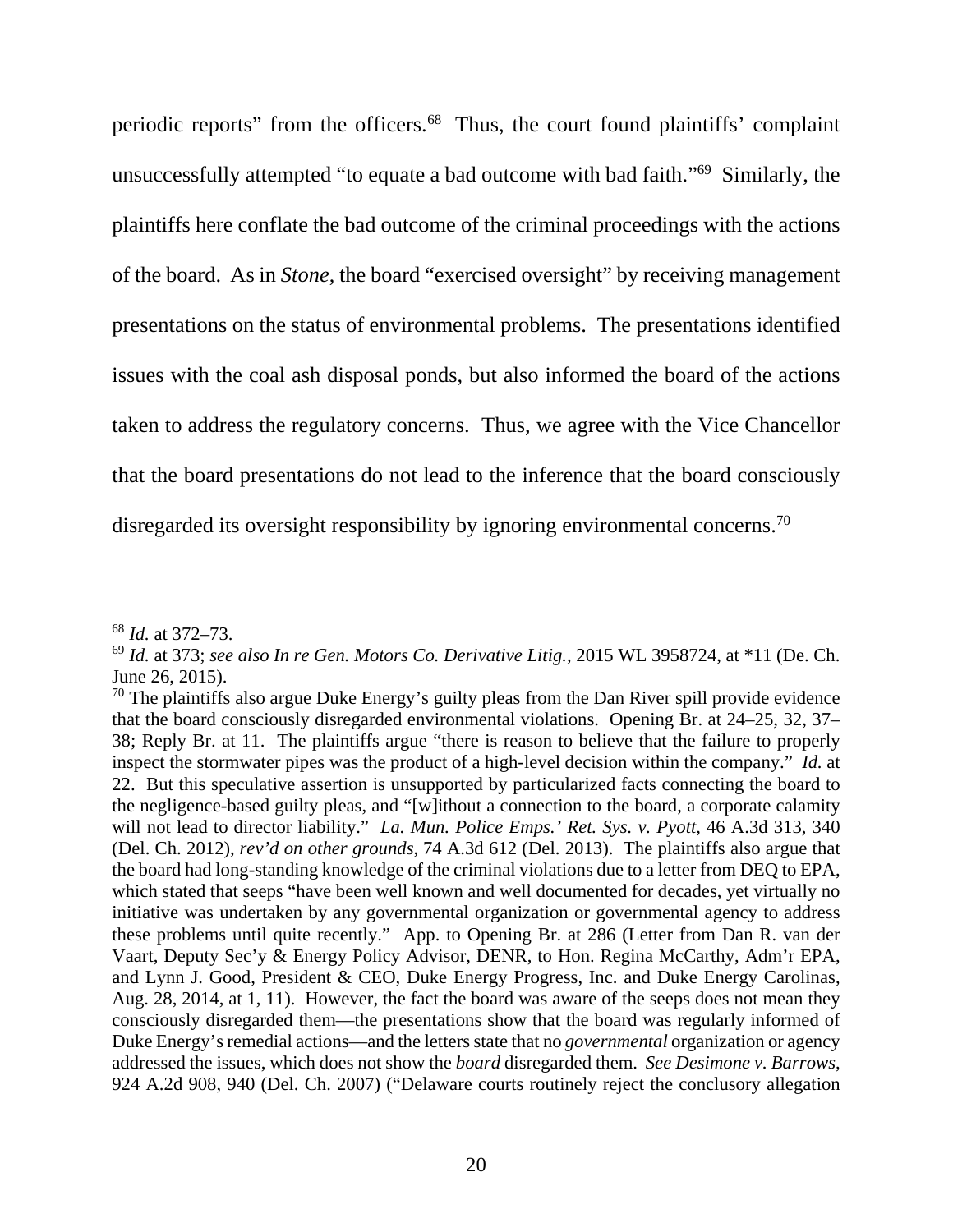B.

### *Collusion with Regulators*

To overcome the motion to dismiss, plaintiffs concede that they must plead sufficient facts showing that the board knew DEQ was a "captive regulator" with whom Duke Energy was "colluding."<sup>71</sup> The Court of Chancery rejected this argument, finding it "a theory at once creative and unsustainable on the facts plead." 72 According to the court, even if DEQ's prosecution of environmental violations was "insufficiently rigorous, or even wholly inadequate," it fell short of leading to a reasonable inference that Duke Energy illegally colluded with regulators.73

On appeal, the plaintiffs claim the Court of Chancery made several errors in reaching this conclusion. Before addressing the details of these arguments, however, it is important to keep in mind the target the plaintiffs must hit to defeat the motion to dismiss. As the Court of Chancery found, it is not enough to allege cooperation

that because illegal behavior occurred, internal controls must have been deficient, and the board must have known so.").

<sup>&</sup>lt;sup>71</sup> App. to Opening Br. at 451 (Oral Arg. on Def.'s Mot. to Dismiss 109:8–14) ("The captive and corrupt and nonenforcing agency is a linchpin of our argument"; "the whole thing depends on the board being aware that it has got this lapdog regulator that won't enforce the law.").

 $72$  Opening Br. Ex. B. (Telephonic Rulings, at 12).

<sup>73</sup> *Id.* (Telephonic Rulings, at 16–17); *see Yadkin Riverkeeper*, 141 F. Supp. 3d at 441 (explaining that to overcome a presumption of diligent prosecution, the plaintiff must show conduct that is "dilatory, collusive or otherwise in bad faith"—"[i]t is insufficient to merely show 'that the agency's prosecution strategy is less aggressive than [the plaintiff] would like'") (citations omitted).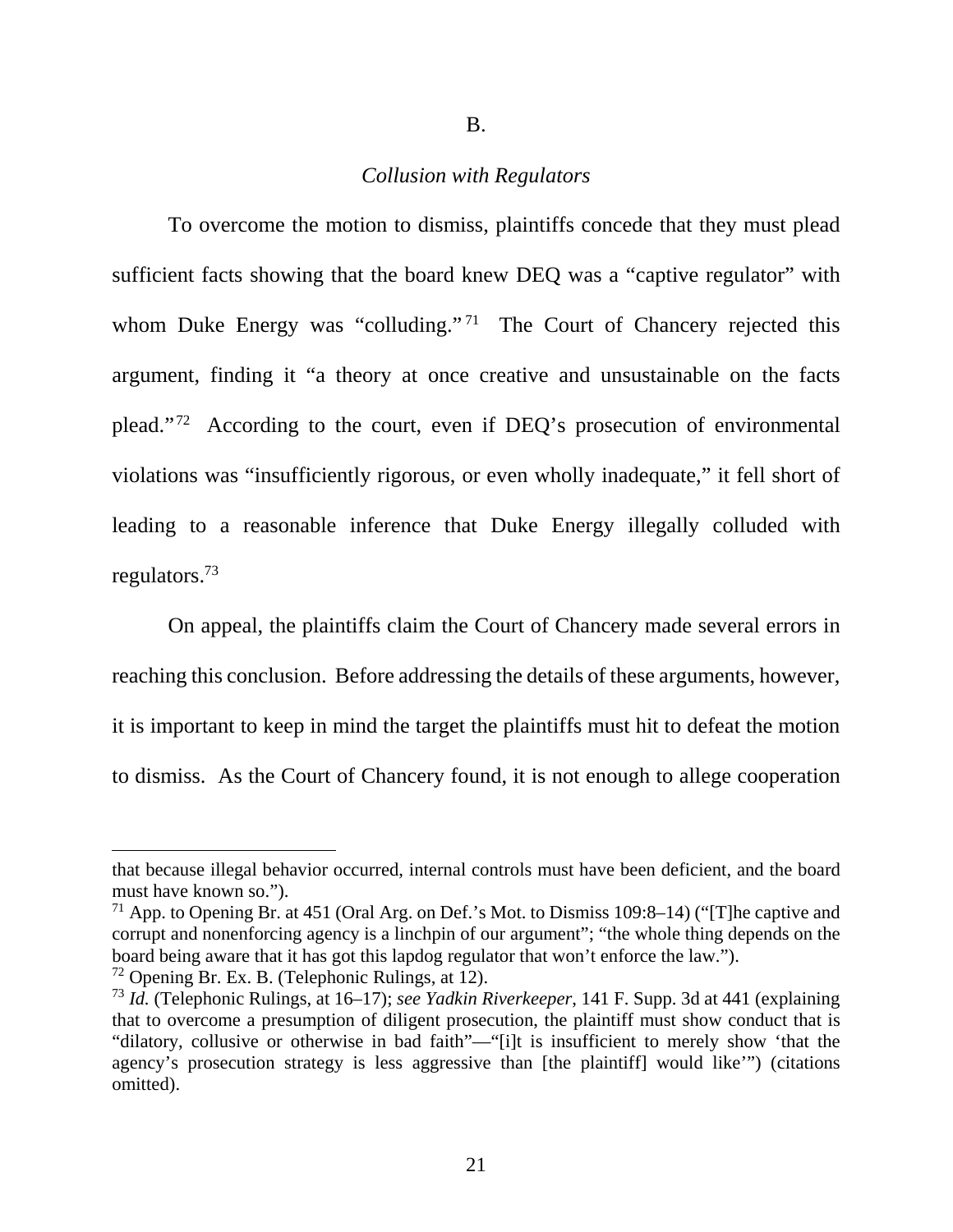with what plaintiffs describe as a too-friendly regulator. Instead, the plaintiffs must allege in sufficient detail that Duke Energy illegally colluded with a corrupt regulator.74 And then, plaintiffs must tie the improper conduct to an intentional oversight failure by the board.<sup>75</sup> The complaint falls short of these pleading requirements.

#### 1.

#### *The Consent Decree*

The plaintiffs first argue the consent decree negotiated with DEQ was a fig leaf because it only imposed a \$99,000 fine and did not require remediation.<sup>76</sup> They allege that the fine was a "meaningless amount" in light of Duke Energy's \$2.5

<sup>74</sup> *In re Toys "R" Us, Inc. S'holder Litig.*, 2005 WL 5756357, at \*31 n.50 (Del. Ch. June 24, 2005) (quoting Merriam-Webster's Online Dictionary (10th ed. 1993)) (defining collusion as "a secret agreement or cooperation, especially for an illegal or deceitful purpose"); *see also Dickerman v. N. Tr. Co.*, 176 U.S. 181, 190 (1900) ("Collusion is defined by Bouvier as 'an agreement between two or more persons to defraud a person of his rights by the forms of law, or to obtain an object forbidden by law,' and in similar terms by other legal dictionarians."); *Sidman v. Travelers Cas. & Sur.*, 841 F.3d 1197, 1206 (11th Cir. 2016) (quoting *Collusion*, WEBSTER'S 3D NEW INT'L DICTIONARY 446 (2002)) ("Dictionary definitions of collusion include a 'secret agreement,' 'secret cooperation for a fraudulent or deceitful purpose,' 'a secret agreement between two or more persons to defraud a person of his rights often by the forms of law,' an 'agreement between parties considered adversaries at the law,' and 'a secret agreement considered illegal for any reason.'").  $75$  Here is where our dissenting colleague misses the mark. The dissent recites Duke Energy's troublesome record of environmental violations. Fair point. But, the question on appeal is not whether Duke Energy violated environmental laws. It did. Rather, the question is what the directors—a majority of whom were independent—knew about the violations and whether they ignored them. As we have shown, based on the specific arguments raised on appeal, the plaintiffs have not demonstrated a pleading stage reasonable inference that those directors knew Duke Energy was violating the law *and* knew from the information presented to the board that the Company ignored the violations.

<sup>76</sup> Opening Br. at 17.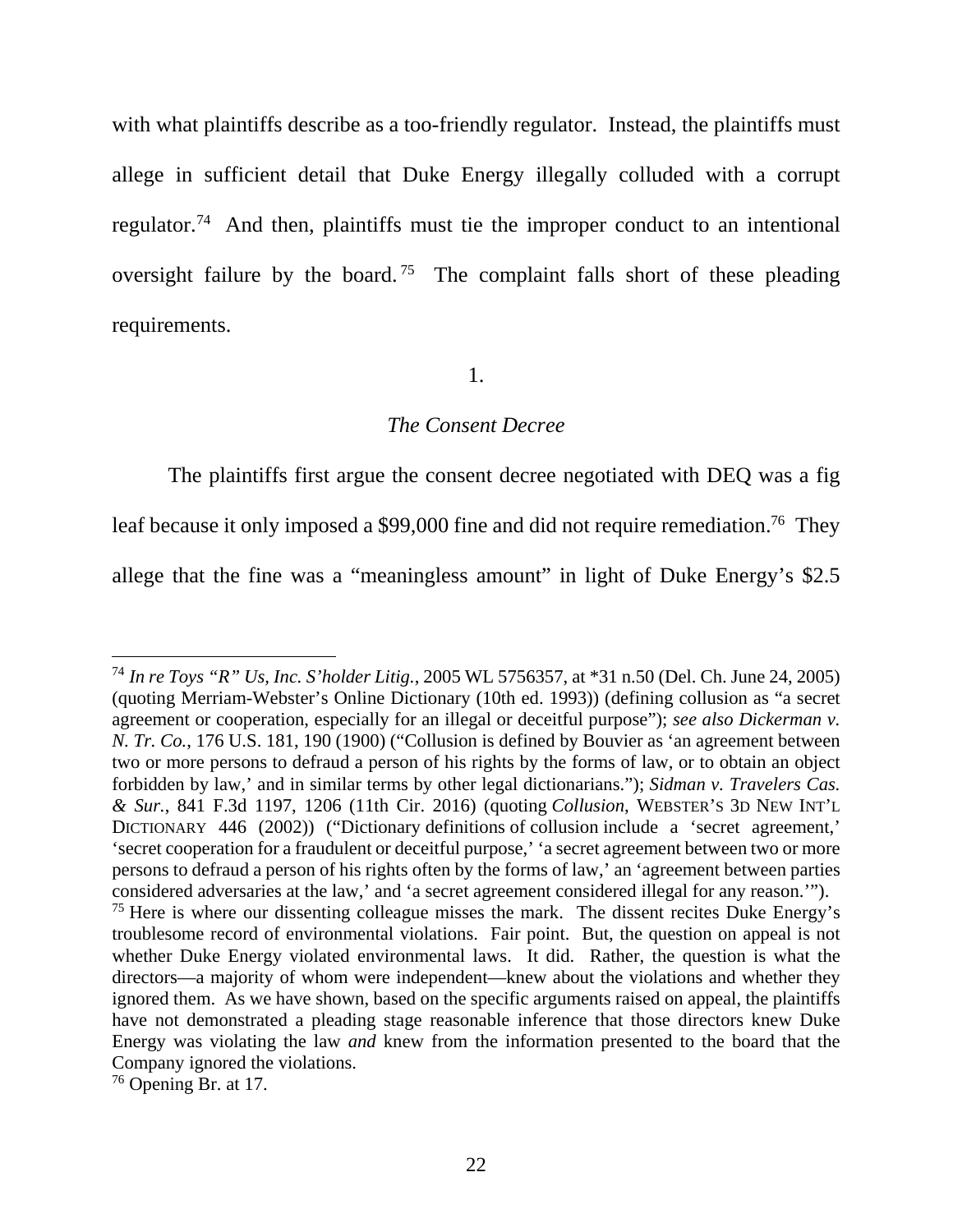billion yearly earnings  $77$  and that remediation would not occur because the compliance schedule was not yet established, but was to be "further delineat[ed]."78

Like their characterization of the board presentations, the plaintiffs isolate one part of a much bigger picture. In addition to the fine, Duke Energy estimated spending \$4 to \$5 million to enforce the consent decree at all its North Carolina sites,<sup>79</sup> \$100,000 to identify and characterize seeps, and \$300,000 to \$500,000 to conduct groundwater studies and reroute flows or treatment.<sup>80</sup> Duke Energy also expected to negotiate a compliance schedule with regulators. Further, the presentations show the EPA had still not finalized rules regulating CCR, and there were "[i]ndications that final rule may be non-hazardous,"<sup>81</sup> which would impact remediation costs. Regardless, even though DEQ imposed a relatively small fine and gave Duke Energy time to establish a compliance schedule, which was not as aggressive as the plaintiffs would have preferred, those facts do not lead to an inference that the board should have been alerted to corrupt activities between Duke Energy and its regulator. Nor does it lead to a reasonable inference that the board ignored evidence of alleged misconduct with a state regulator.<sup>82</sup>

<sup>77</sup> *Id*. 78 *Id.* at 37; App. to Opening Br. at 270–71 (ERP, at 8–9).

 $79$  App. to Opening Br. 271 (ERP, at 9).

<sup>80</sup> *Id.*

<sup>81</sup> *Id.* at 273 (ERP, at 11).

<sup>82</sup> The plaintiffs' criticisms of the consent decree are like those raised in *Tennessee Clean Water Network v. Tennessee Valley Authority*, 206 F. Supp. 3d 1280 (M.D. Tenn. 2016), *reconsideration*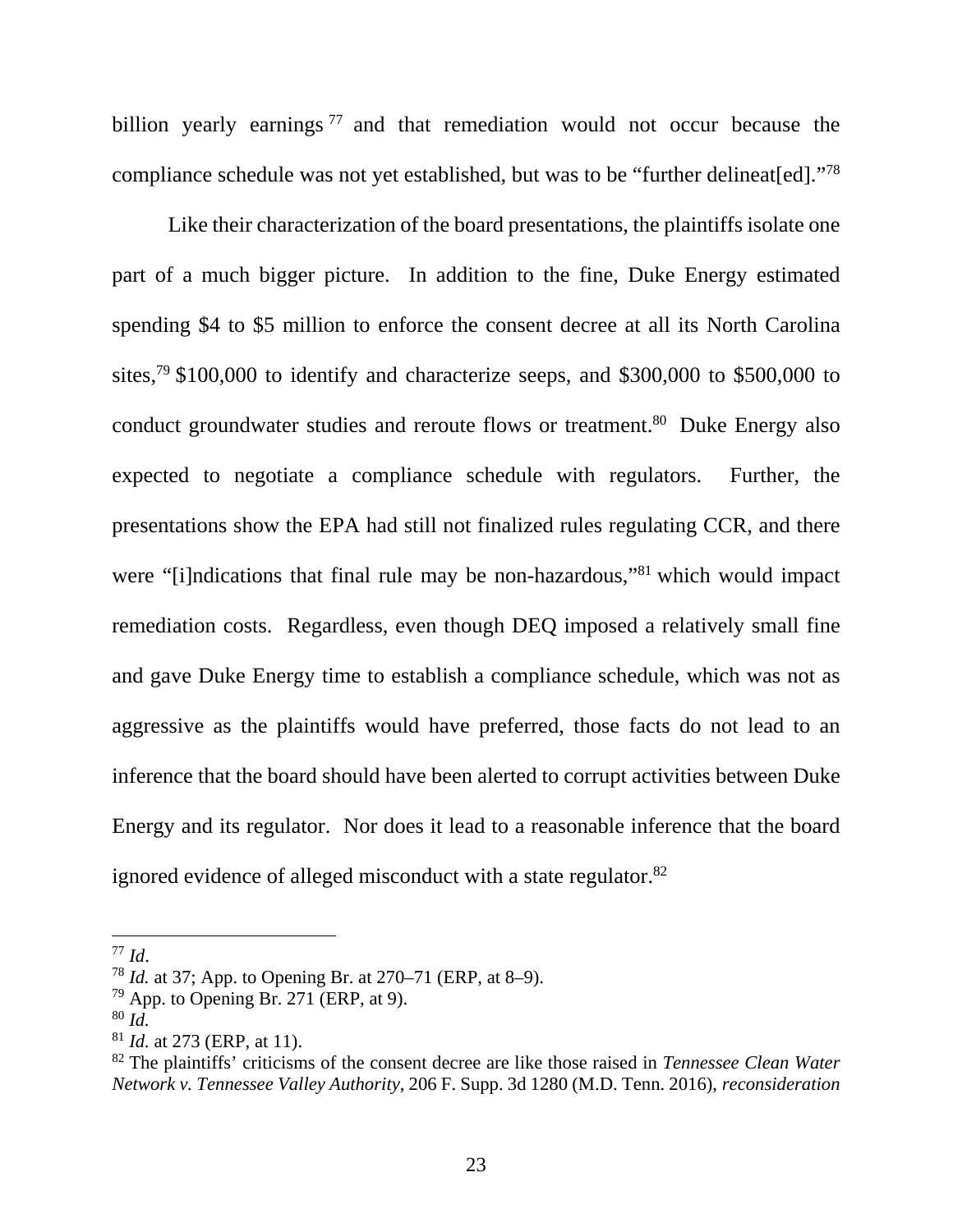Finally, the collusion argument loses its force when another undisputed fact is considered—the consent decree was subject to approval by the North Carolina court.83 The public and environmental groups who intervened in the enforcement action had the opportunity to comment on and object to the consent decree before a court gave it the force of law. Thus, if the consent decree was as deficient as the plaintiffs claim and resulted from improper collusion with regulatory authorities, the court was in a position to make that judgment, and refuse to approve it.

 $\overline{a}$ *denied,* 2016 WL 7491625 (Dec. 30, 2016). Conservation organizations sued the Tennessee Valley Authority ("TVA"), arguing the State of Tennessee was not diligently prosecuting TVA for CWA violations at a coal-fired power plant. The plaintiffs challenged the "pace and aggressiveness" of the prosecution, TVA's preference to work with the state agencies instead of facing litigation, and the fact the agreed injunctive order did not itself mandate compliance. *Id.* at 1239. The court rejected these arguments, holding that "comparable delays are not so unusual to give rise to an inference of a lack of diligence," and TVA's preference to work with the state did "not amount to a showing of bad faith." *Id.* at 1294. It also dismissed the claim challenging the effectiveness of the injunction regarding compliance, because the injunction was not a final order, but was subject to further changes. Similarly, as explained above, the plaintiffs' dissatisfaction with the timing and effectiveness of the consent decree or its preference to work with DEO does not lead to a reasonable inference of bad faith. *Id.* (quoting *Karr v. Hefner*, 475 F.3d 1192, 1197 (10th Cir. 2007)) ("Section 1365(b)(1)(B) does not require government prosecution to be farreaching or zealous. It requires only diligence. Nor must an agency's prosecutorial strategy coincide with that of the citizen–plaintiff."); *see also Williams Pipe Line Co. v. Bayer Corp.*, 964 F. Supp. 1300, 1324 (S.D. Iowa 1997) ("The government agency is not required to succeed by the private party's definition of success.").

<sup>&</sup>lt;sup>83</sup> App. to Opening Br. at 380, 418 (Oral Arg. on Def.'s Mot. to Dismiss, at 38, 76 ("[Y] ou do need a court to approve it, and no court ever approved it."); *id.* at 799 (Def.'s Opening Br. on Mot. to Dismiss, at 26).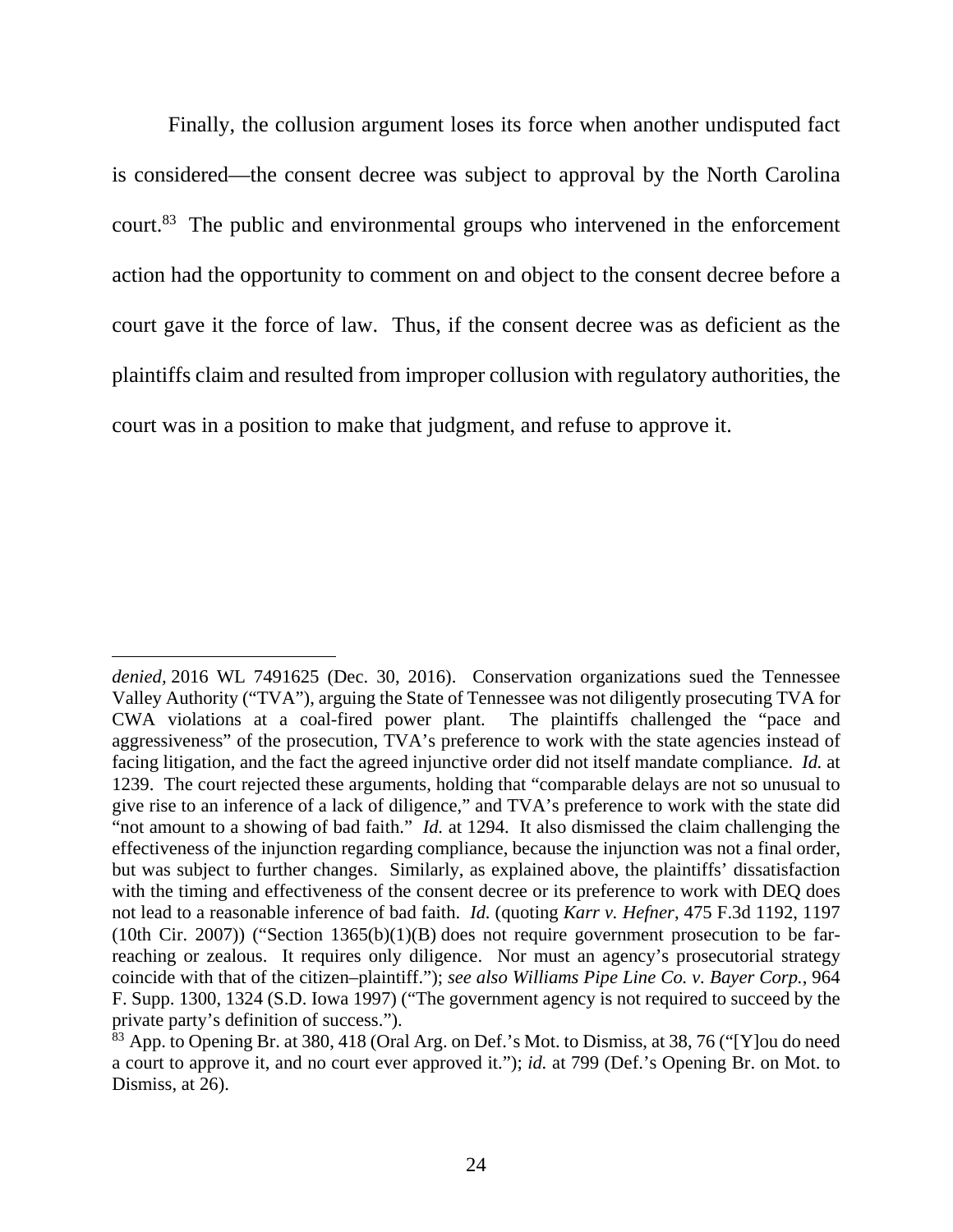#### 2.

## *Lax Environmental Law Enforcement*

 Next, plaintiffs argue that the board should have known DEQ was a captive regulator because DEQ was not a "particularly vigorous enforcer of environmental laws," and became "particularly friendly" when Patrick McCrory was elected governor.84 The Court of Chancery labelled this conclusion a *non sequitur*, finding it was "belied by the fact that part of the actions and interactions with DEQ . . . predate the McCrory administration."85 On appeal, plaintiffs argue that the Court of Chancery gave insufficient weight to their allegations that DEQ "effectively abandoned its role of pursuing enforcement against polluters,"86 as evidenced by agency employees threatened with job loss if they enforced regulations.<sup>87</sup>

 Although the plaintiffs have alleged that DEQ in general did not aggressively enforce environmental laws, DEQ's lack of aggressiveness does not lead to an inference in this case that Duke Energy illegally colluded with DEQ, and that the board was complicit in such illegal activities. We agree with the Court of Chancery

<sup>84</sup> Opening Br*.* at 14–15. McCrory was a Duke Energy employee for twenty-eight years. The plaintiffs allege Duke Energy contributed \$1.1 million to his campaign for governor. *Id.* at 15. <sup>85</sup> *Id.* at Ex. B. (Telephonic Rulings, at 13).

<sup>86</sup> *Id.* at 15.

<sup>&</sup>lt;sup>87</sup> *Id.* To support this contention, the plaintiffs rely on a New York Times article in which a supervisor stated that "[t]hey want a hammer to come down on anybody who hinders developers by enforcing regulations." App. to Opening Br. at 306 (Trip Gabriel, *Ash Spill Shows How Watchdog Was Defanged*, N.Y. TIMES (Feb. 28, 2014), https://www.nytimes.com/2014/03/01/us/coal-ash-spill-reveals-transformation-of-north-carolinaagency.html).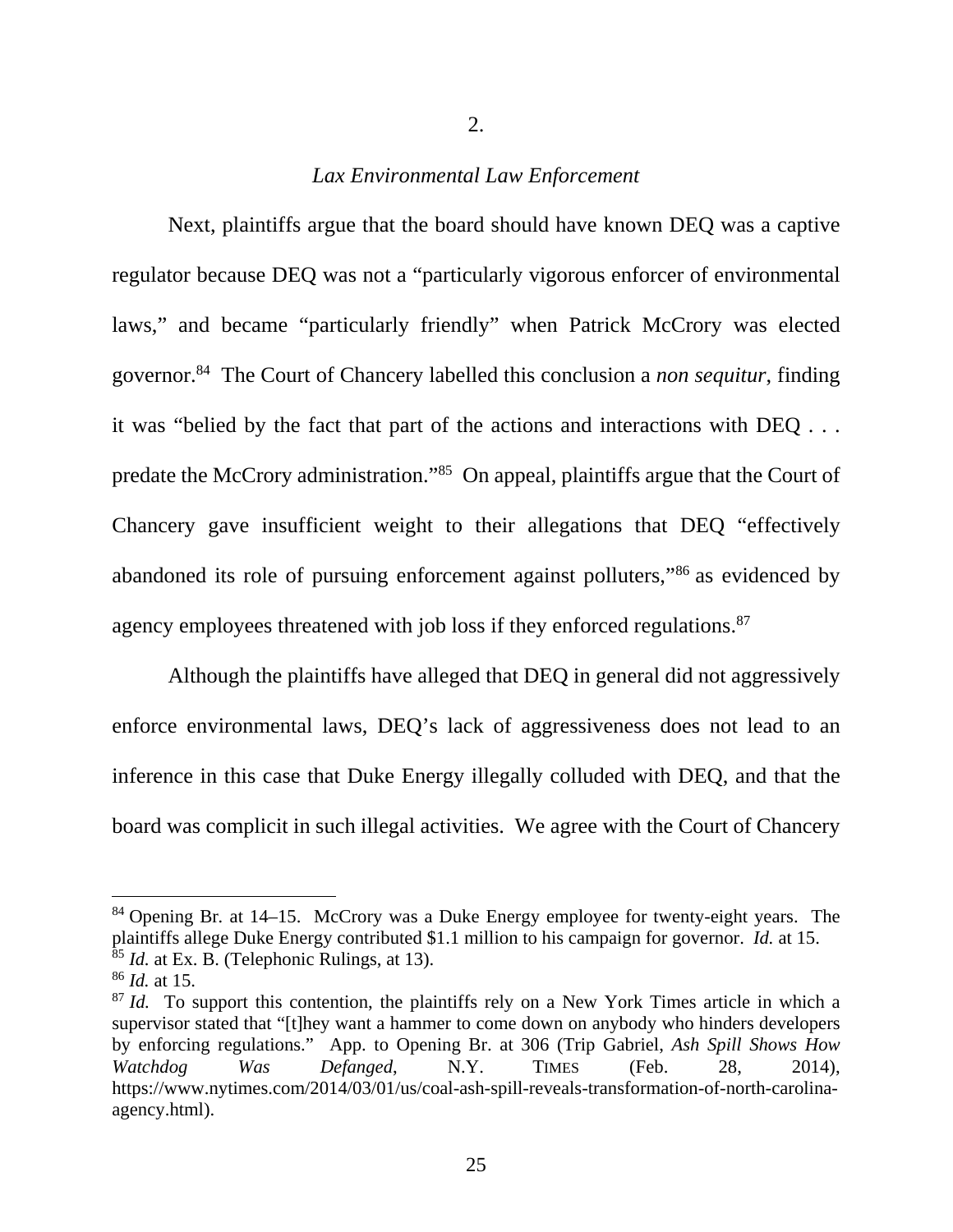that general allegations regarding a regulator's business-friendly policies are insufficient to lead to an inference that the board knew Duke Energy was colluding with a corrupt regulator.

 In the Court of Chancery, the plaintiffs also pointed to Duke Energy's goal to preempt the citizens' suits, which allegedly leads to the conclusion that the board should have known Duke Energy would collude with DEQ in bad faith.<sup>88</sup> The court found this conclusion unsustainable, explaining that the facts showed that Duke Energy was working with DEQ "to minimize its liability and maximize the time it had to bring its facilities in[to] compliance with environmental regulations,"89 which was a reasonable business decision devoid of bad faith.<sup>90</sup>

On appeal, plaintiffs challenge this conclusion, arguing that DEQ's prosecution "was not undertaken in good faith for the purpose of crafting a regulatory solution," but was rather undertaken to "avoid remediation."91 To support this contention, Plaintiffs first point to a May 1, 2013 Regulated Utilities Update Presentation, which states:

[North Carolina] has initiated enforcement action against Asheville, which ordinarily deprives environmental groups of right to sue: We will be working with NC to resolve Asheville and hopefully address other plants at the same time. We do expect a civil penalty and compliance

 $88$  Opening Br. at 34–41.

<sup>89</sup> *Id.* at Ex. B. (Telephonic Rulings, at 16).

<sup>90</sup> *Id.*

<sup>&</sup>lt;sup>91</sup> *Id.* at 14. The plaintiffs allege the board "was fully apprised of and endorsed" of this strategy to "evade compliance with positive law." *Id.* at 2.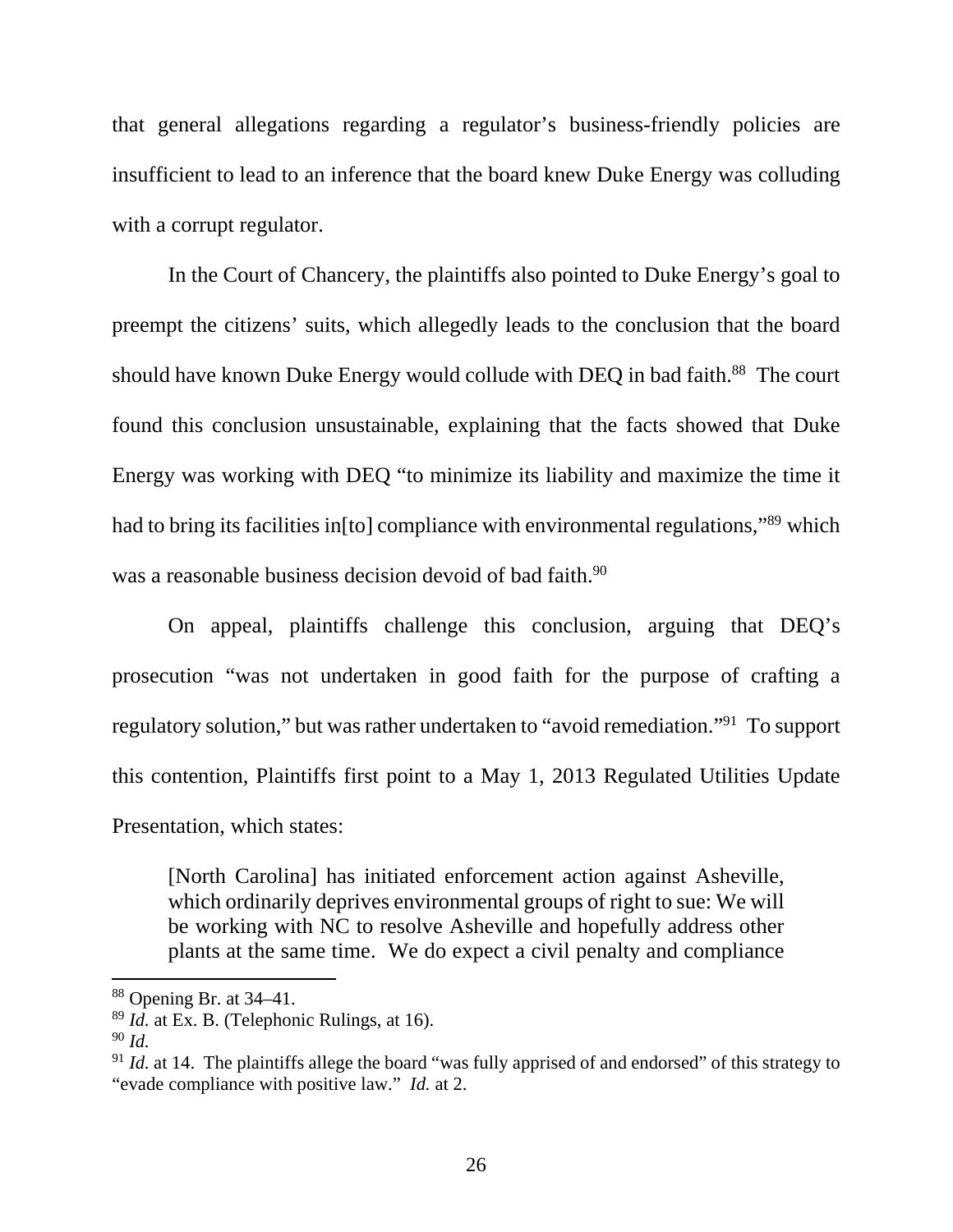schedule of tasks, all of which constitute "diligent prosecution" and bar the environmental groups' citizen suit. $92$ 

The plaintiffs argue that because Duke Energy wanted to "hopefully address other plants at the same time," it was attempting to establish "a veneer of 'diligent prosecution.'"93 But, as the Court of Chancery found, the reasonable interpretation of this statement was innocuous—Duke Energy chose to work with DEQ to address all of its facilities at the same time to minimize costs and avoid repeated prosecution.94 As noted before, the lead regulator with enforcement authority is DEQ, not concerned citizens. Further, the board was informed through presentations that Duke Energy expected "a civil penalty and compliance schedule of tasks," which meant Duke Energy anticipated actual remediation and was not just "facially appear [ing]" to be complying with the law.<sup>95</sup> When the board presentations are fairly considered, none of the facts relied on by the plaintiffs lead to a reasonable inference of bad faith conduct by the board.

 $92$  App. to Opening Br. at 244 (Lloyd Yates, Keith Trent, and Dhiaa Jamil, Regulated Utilities Update Presentation, May 1, 2013, at 13).

<sup>&</sup>lt;sup>93</sup> Opening Br. at 17.

 $94$  The plaintiffs argue the use of quotations marks around the term "diligent prosecution" was "a wink and a nod to directors that DEQ just has to facially appear to be enforcing the law." *Id.* at 38. However, "diligent prosecution" is a term of art, and putting the two words in quotation marks is thus unremarkable.

<sup>95</sup> *Id*.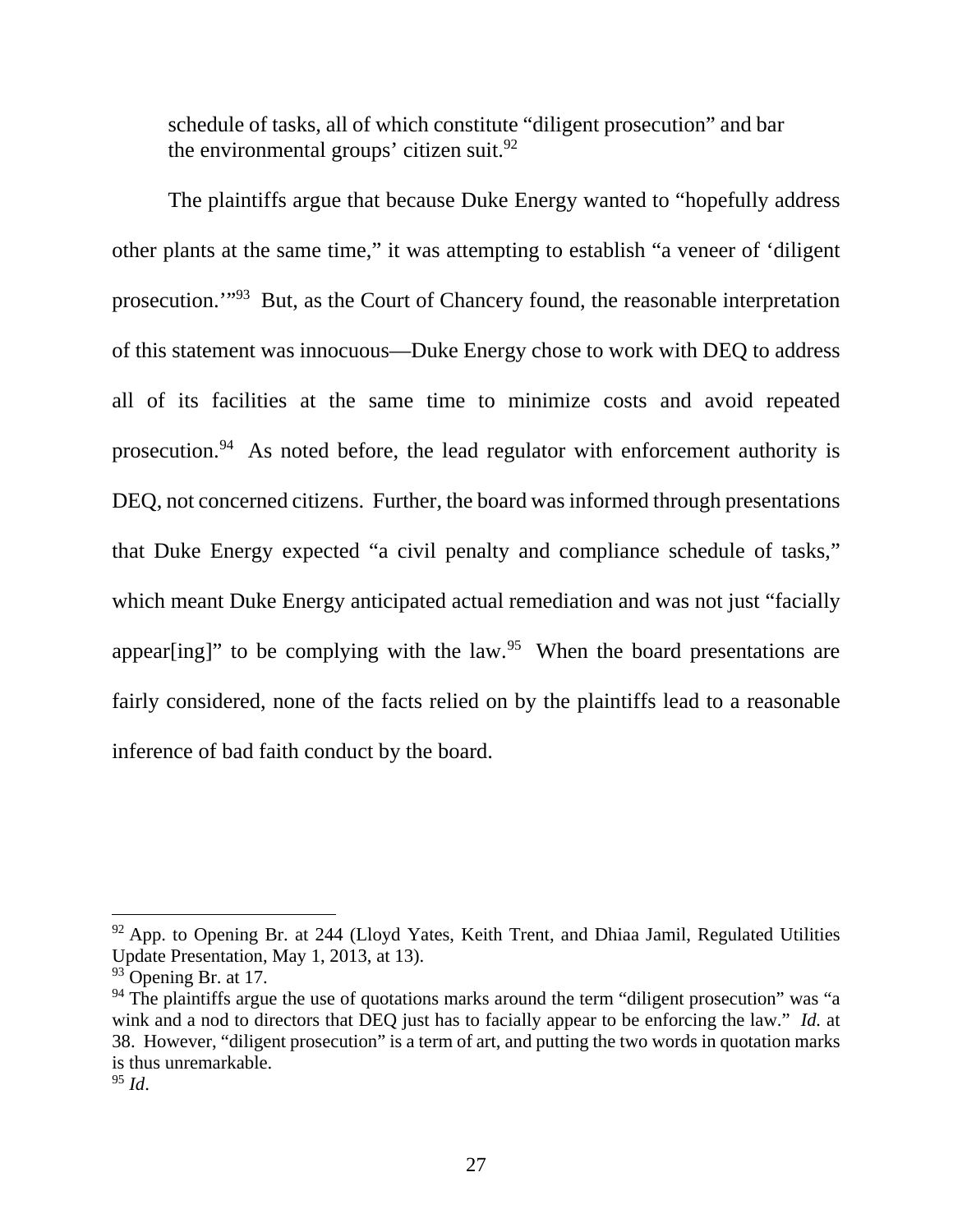The plaintiffs also rely on board minutes stating that Duke Energy wanted to "maintain control over its coal ash ponds,"96 leading to the inference that Duke Energy did not want to "expend funds to comply with the law."<sup>97</sup> That inference, however, is not one reasonably drawn from the minutes. A company's desire to maintain control of its operations, without more, does not lead to a conclusion the company would violate the law to do so.

Finally, the plaintiffs rely on a federal decision that held DEQ was not diligently prosecuting a case against Duke Energy. In *Yadkin Riverkeeper, Inc. v. Duke Energy Carolinas, LLC*, 98 the plaintiffs brought suit against Duke Energy for CWA violations at Duke Energy's Buck Steam Station coal-burning power plant.99 Because DEQ was already prosecuting Duke Energy for the violations, the plaintiffs could only proceed with their suit if DEQ's prosecution was not "diligent."100 To establish a lack of diligence, the plaintiffs had to show "a pattern of conduct in [the state's] prosecution of the defendant that could be considered dilatory, collusive or

 $96$  App. to Opening Br. at 260–61 (Regulatory Police and Operations Committee Meeting Minutes, May 1, 2013, at 3–4).

 $97$  Opening Br. at 38.

<sup>98 141</sup> F. Supp. 3d 428.

<sup>99</sup> *Id.* at 442–43.

 $100$  33 U.S.C. § 1365(b)(1). To determine whether prosecution is diligent, the court must first ask "whether, at the time the citizen suit was filed, the EPA or state had commenced a judicial action to enforce the same standard, limitation, or order as the citizen suit." *Yadkin*, 141 F. Supp. 3d at 440. Here, the parties do not contest that the citizens' groups and DEQ both filed actions for CWA violations at its North Carolina sites; thus, this requirement is met. The court then evaluates "whether the EPA or state was 'diligently prosecuting' its enforcement action at the time the citizen suit was filed." *Id.*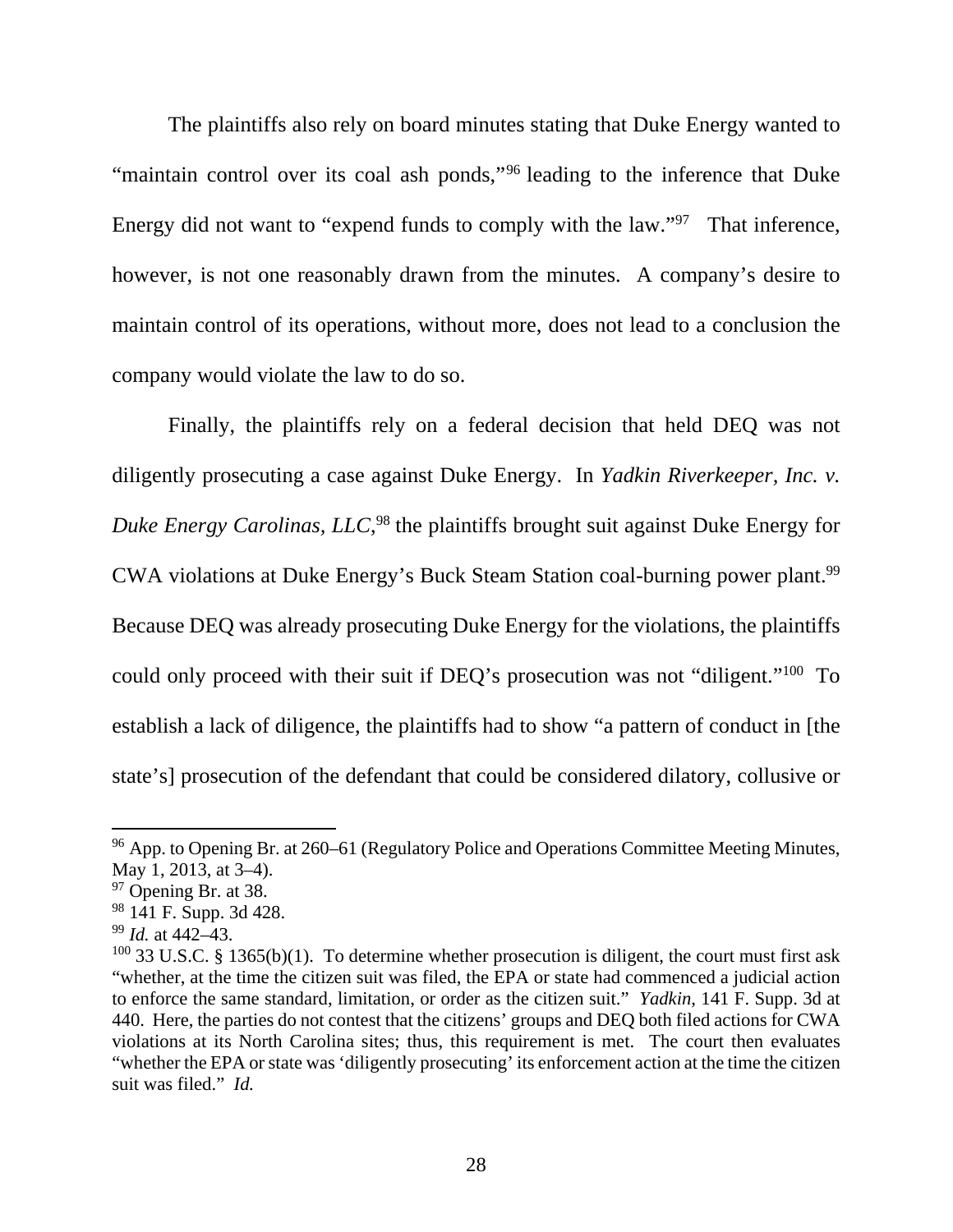otherwise in bad faith."101 The *Yadkin* court held that plaintiffs met their burden of proving dilatory prosecution, meaning DEQ "appear[ed] to have done little, if anything, to move the case forward. It had not taken depositions, it had not filed motions, and an initial case management order was not yet in place, one year into litigation."102 Because the court believed there was "little likelihood that [DEQ's] action would proceed expeditiously to a final resolution," the court held the prosecution was not diligent and allowed the plaintiffs to proceed with their suit.<sup>103</sup>

The plaintiffs argue the *Yadkin* decision is "persuasive evidence that DEQ was a captive regulator" in the instant case.104 But the Yadkin court found a lack of diligent prosecution—not bad faith by the Company or the board. Like plaintiffs' other arguments, the court's finding of a lack of diligence in pursuing litigation does not lead to a reasonable inference that DEQ was a corrupt regulator colluding with Duke Energy, and that the board knew about the corrupt activities and consciously ignored those facts.

#### **III.**

Duke Energy was responsible for fouling the Dan River with a slurry of toxic coal ash, causing major environmental damage many miles downstream. The

<sup>101</sup> *Id.* at 441 (quoting *Conn. Fund for the Env't v. Contract Plating Co.*, 631 F. Supp. 1291, 1293 (D. Conn. 1986)).

<sup>102</sup> *Yadkin*, 141 F. Supp. 3d at 442.

 $103$  *Id.* 

 $104$  Opening Br. at 36.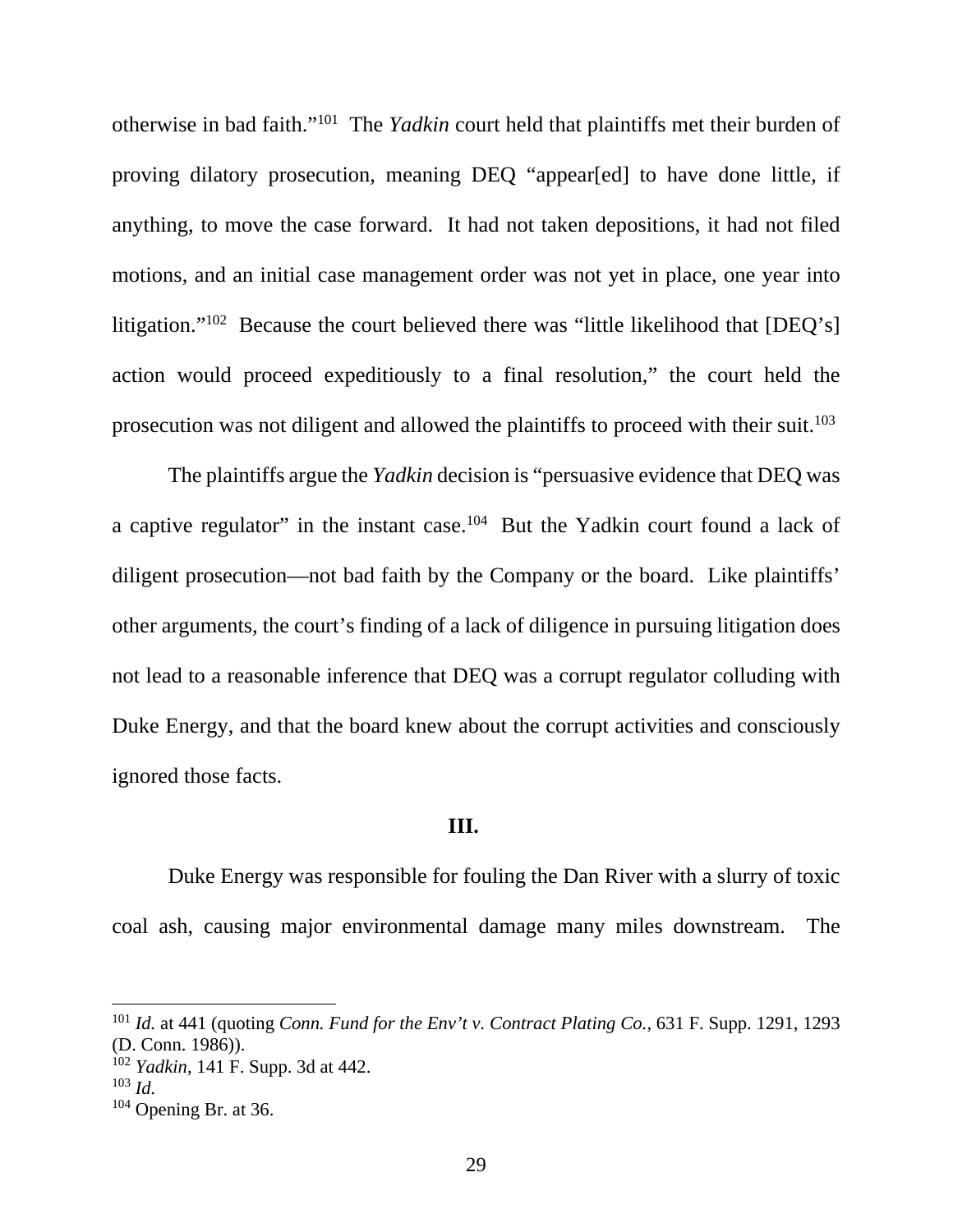Company pled guilty to environmental crimes and faced stiff fines and costly remediation expenses. The backlash for its poor environmental stewardship was severe. The EPA and the State of North Carolina responded by enacting stricter laws and proposing rules governing coal ash pond maintenance and closure.<sup>105</sup>

None of this reflected well on Duke Energy. But, the question before us is not whether Duke Energy should be punished for its actions. That has already happened. What is before us is whether a majority of Duke Energy directors face a substantial likelihood that they will be found personally liable for intentionally causing Duke Energy to violate the law or consciously disregarding the law. We find, as the Court of Chancery did, that the plaintiffs failed to meet this pleading requirement.106 Thus, the plaintiffs were required to first demand that the board of directors address the claims they wished to pursue on behalf of the Company.

<sup>105</sup> Coal Ash Management Act of 2014, N.C. Gen. Stat. §§ 130A-309.200–231 (2015) (requiring corrective action to restore groundwater quality, identify, and address unpermitted discharges at its lagoons, and close all lagoons by the year 2029); Disposal of Coal Combustion Residuals from Electric Utilities, Final rule, 80 Fed. Reg. 21,302 (Apr. 17, 2015) (to be codified at 40 C.F.R. pts. 257, 261) ("[E]stablishes nationally applicable minimum criteria for the safe disposal of coal combustion residuals in landfills and surface impoundments."); *id*. at 21,303 (stating minimum criteria for "location restrictions, liner design criteria, structural integrity requirements, operating criteria, groundwater monitoring and corrective action requirements, closure and post-closure care requirements, and recordkeeping, notification, and internet posting requirements").

 $106$  The dissent concludes that "the facts as pled support a fair inference that the board was all too aware that Duke's business strategy involving flouting important laws, while employing a strategy of political influence-seeking and cajolement to reduce the risk that the company would be called to fair account."<sup>106</sup> These conclusions, however, are not fairly connected to what was actually presented to the board, a majority of whom were independent directors. Instead, the presentations show the board was informed that Duke Energy was aware of environmental violations and had plans to address them, which contradicts the inference that the board knew Duke Energy was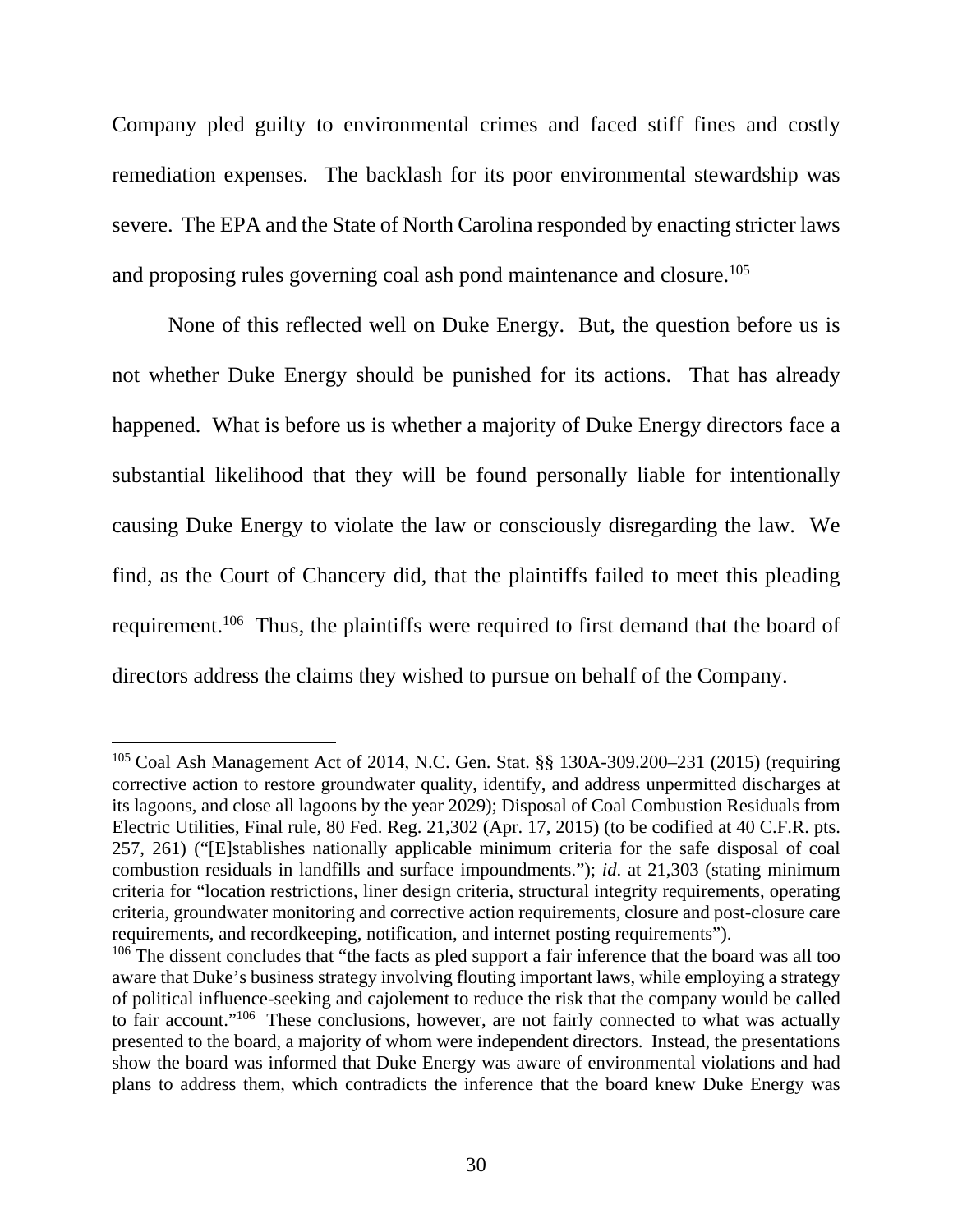We therefore affirm the Court of Chancery's December 14, 2016 judgment dismissing the plaintiffs' derivative complaint.

<sup>&</sup>quot;flouting" the law. As explained before, it is not enough to allege that the Company violated environmental laws and had a cozy relationship with regulators. The plaintiffs must trace that conduct to the board to survive a dismissal motion, which they have not done here. See *Brehm*, 746 A.2d at 254 ("Rule 23.1 is not satisfied by conclusory statements . . . .").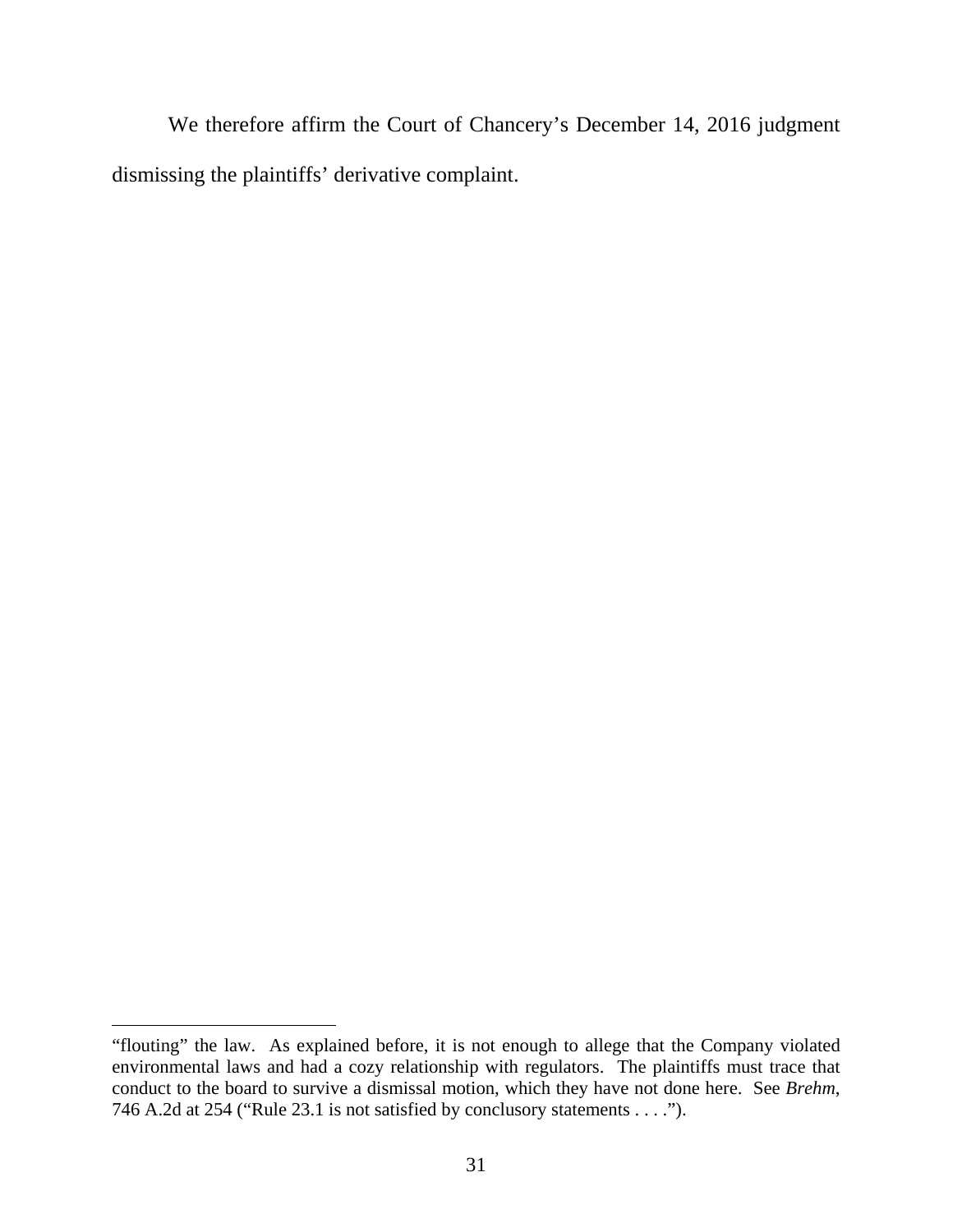**STRINE**, Chief Justice, dissenting:

 $\overline{a}$ 

With regret, I respectfully dissent from the well-stated decision of my colleagues, which affirms a thoughtful decision of the Court of Chancery. I do so because I find that the facts pled raise a pleading stage inference that it was the business strategy of Duke Energy, accepted and supported by its board of directors, to run the company in a manner that purposely skirted, and in many ways consciously violated, important environmental laws. Being skilled at running an energy company whose conduct presented environmental hazards, but whose operations provided an important source of employment, Duke's executives, advisors, and directors used all the tools in their large box to cause Duke to flout its environmental responsibilities, therefore reduce its costs of operations, and by that means, increase its profitability. This, fiduciaries of a Delaware corporation, may not do. $107$ 

<sup>107</sup> *See, e.g.*, *In re Massey Energy Co.*, C.A. No. 5430-VCS, 2011 WL 2176479, at \*20 (Del. Ch. May 31, 2011) (gathering sources for the proposition that "Delaware law does not charter law breakers. Delaware law allows corporations to pursue diverse means to make a profit, subject to a critical statutory floor, which is the requirement that Delaware corporations only pursue 'lawful business' by 'lawful acts.' As a result, a fiduciary of a Delaware corporation cannot be loyal to a Delaware corporation by knowingly causing it to seek profit by violating the law."); *see also* 8 *Del. C.* § 101(b) ("A corporation may be incorporated or organized under this chapter to conduct or promote any lawful business or purposes . . . ."); 8 *Del. C.* § 102(a)(3) ("It shall be sufficient to state . . . that the purpose of the corporation is to engage in any lawful act or activity for which corporations may be organized . . . and by such statement all lawful acts and activities shall be within the purposes of the corporation  $\dots$ .").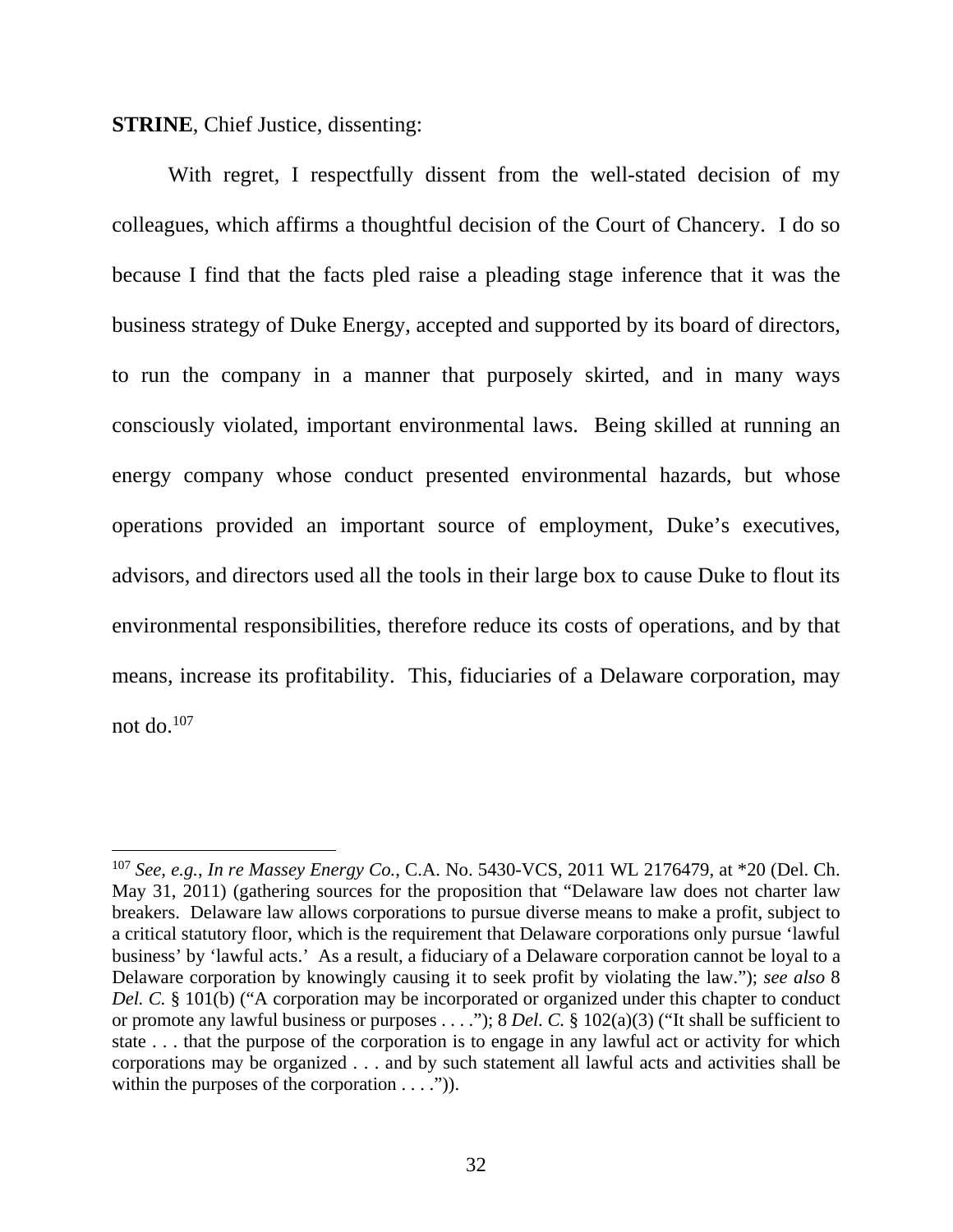My primary disagreement with my friends in the majority and the Court of Chancery involves the application of the procedural posture to the facts as pled. Even though we are in a context when particularized pleading is required, that does not mean that the plaintiffs must have conclusive proof of all their contentions. Instead, they must plead particularized facts that support a rational inference of nonexculpated breaches of fiduciary duty by a majority of the Duke Energy board.<sup>108</sup> Rarely will such evidence involve admissions by experienced managers and board advisors that the strategy they are undertaking involves a conscious decision to violate the laws, against the backdrop of a regulatory environment heavily influenced by the company's own lobbying and political contributions.

Unlike the majority and the Court of Chancery, I do not believe that the plaintiffs have to prove at this stage that there was collusion between a weak local regulator and Duke to avoid more searching scrutiny of its practices that pose a risk to the environment, wildlife, and public health. What they have to do is plead facts supporting an inference that Duke consciously was violating the law, taking steps that it knew were not sufficient to come into good faith compliance, but which it believed would be given a blessing by a regulatory agency whose fidelity to the law, the environment, and public health, seemed to be outweighed by its desire to be seen as protecting Duke and the jobs it creates.

<sup>108</sup> *E.g.*, *In re Cornerstone Therapeutics Inc.*, 115 A.3d 1173, 1175–76 (Del. 2015).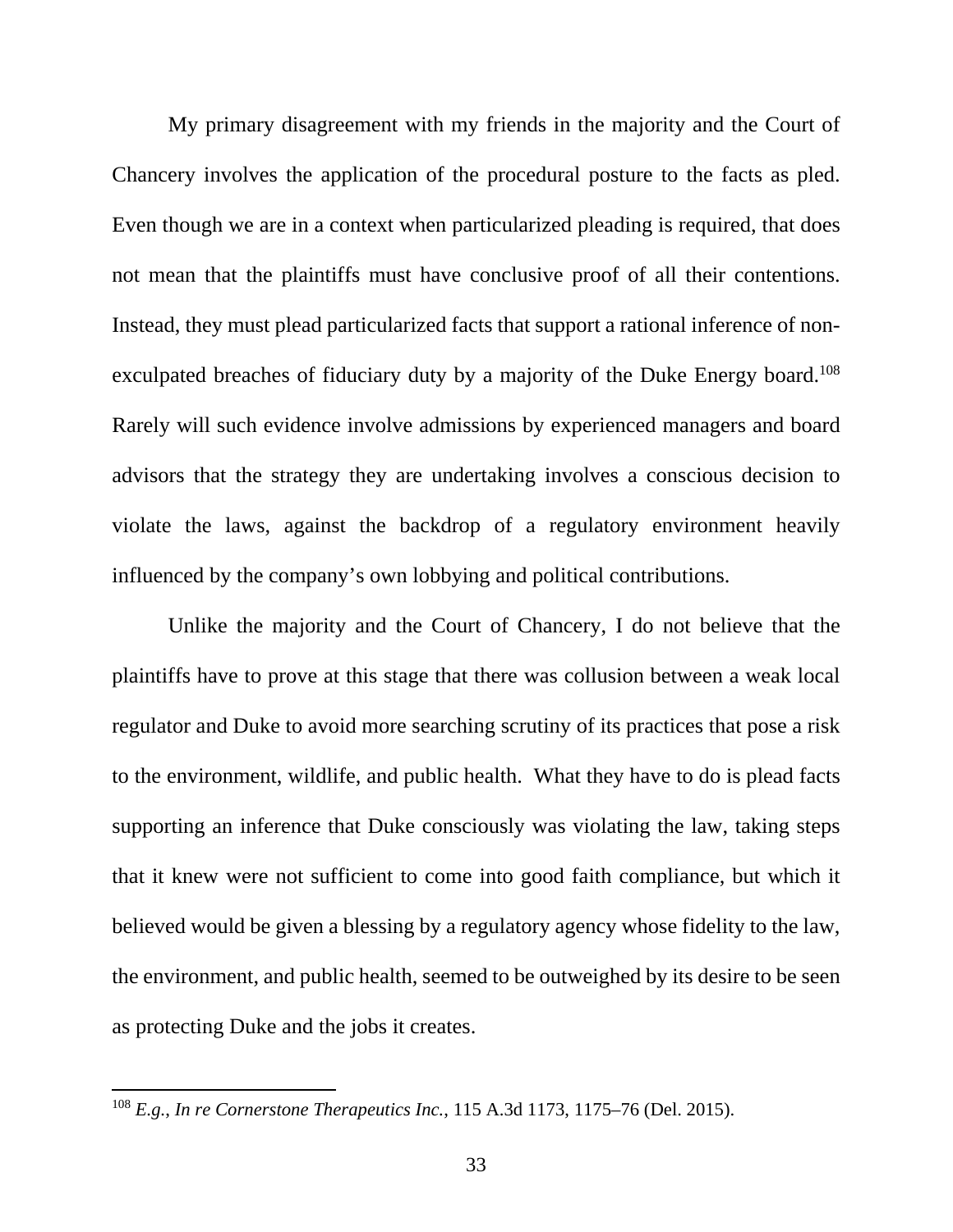The pled facts that support this inference at this stage include:

• Duke's board knew that Duke illegally discharged highly toxic water from its coal ash ponds into the groundwater, sometimes intentionally through manmade channels,<sup>109</sup> in violation of both state and federal environmental law.110 Duke's 760 daily violations of environmental regulations dated back to at least January 2012: the earliest time period from which the state regulator could assess liability under the statute of limitations.<sup>111</sup>

<sup>109</sup> App. to Opening Br. at 74–75 (Am. Compl. 38–39) (alleging that "Officer Defendant Keith Trent . . . in a presentation to Duke's Board of Directors on August 27, 2013," including seventeen of the defendants, "explained that 'seepage' was a 'necessary' aspect of the Company's ash ponds because the release of contaminated water was needed to "manage[] water pressure"); *id.* at 76– 77 (Am. Compl. 40–41) (SELC identified instances of illegal seeps at the Riverbend Steam Station, and "[i]n some instances, Duke had even constructed so-called French drain structures to facilitate the flow of this contaminated water out of the coal ash ponds and into surrounding lakes and rivers. SELC tested some of this contaminated water and found it contained arsenic at twice the allowed level, cobalt at 52 times the allowed level, manganese at 128 times the allowed level and iron at 27 times the allowed level."); *id.* at 103–04 (Am. Compl. 67–68) (alleging that fourteen of the director defendants "knew that the Riverbend facility was literally flooding polluted coal ash water into North Carolina waterways at a rate of 4.9 million gallons per day" and that the director defendants "were told that the DEQ settlement [for Riverbend and Asheville] would only impose a \$99,000 fine to help 'reinforce[]' the façade of a 'diligent prosecution' by DEQ, thereby preventing environmental groups from suing Duke to enforce the law").

<sup>110</sup> *Id.* at 91 (Am. Compl. 55) (Jeff Lyash, Executive Vice President, Energy Supply, explained at a meeting of the Regulatory Policy and Operations Committee "that the Company was violating state and federal laws by making unauthorized discharges of pollution into groundwater" and that by December 2012, after a presentation from the RPOC, twelve of the fifteen director defendants and three of the former director defendants "knew that: (i) Duke was in violation of the Clean Water Act and North Carolina state law; (ii) Duke's violations posed enormous threats to the Company, the environment and the health of North Carolina citizens; and (iii) 'third-party litigation' could bring the situation to a head by prosecuting Duke for its violations.").

<sup>111</sup> *Id.* at 110 (Am. Compl. 74).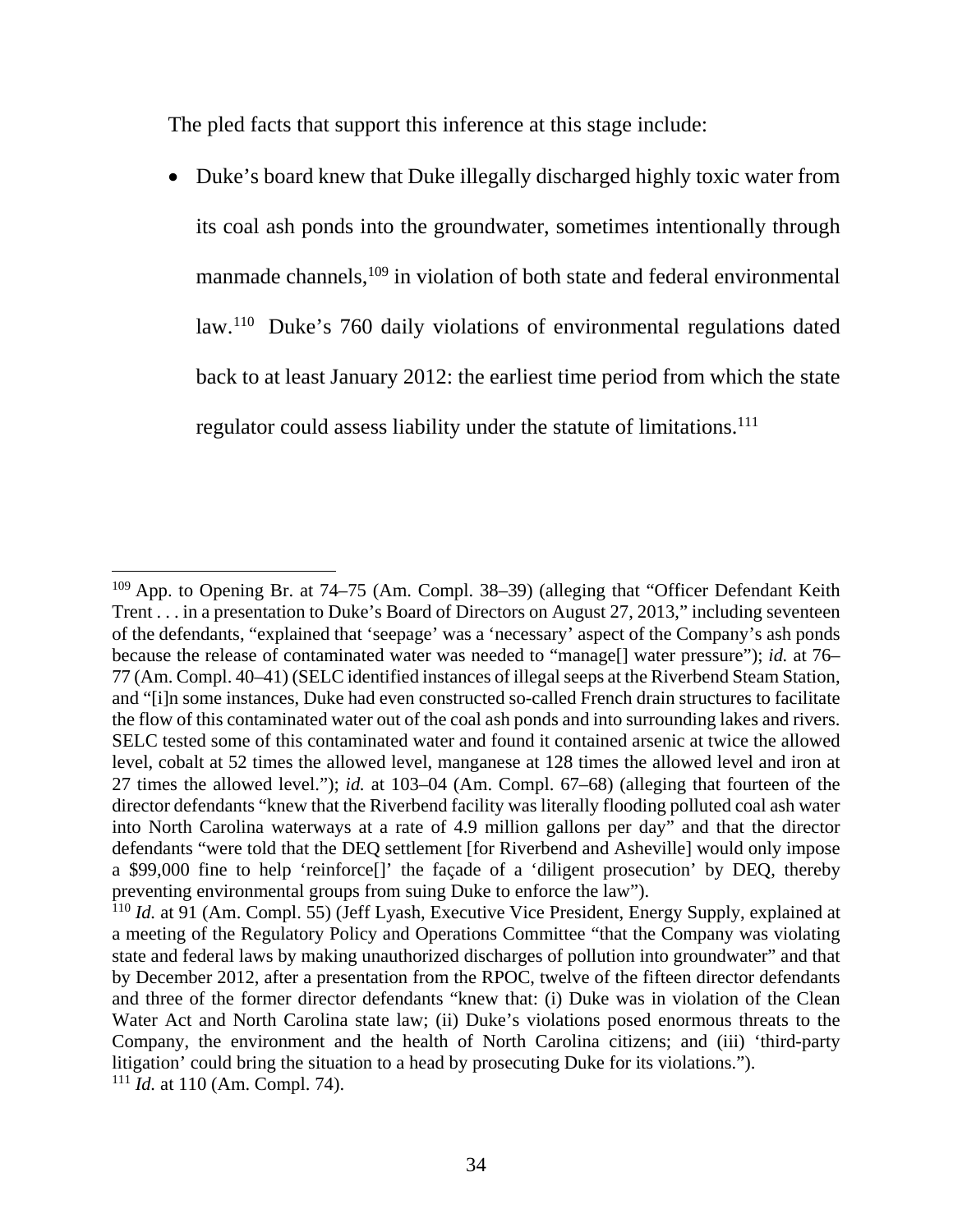• Duke knew its coal ash ponds were contaminating groundwater at illegal levels,112 as confirmed by testing dating back to at least 2007 conducted by Duke itself, regulators, and environmental groups.<sup>113</sup>

• Duke's board knew that Duke had to procure discharge permits for its many coal ash ponds, but continued to operate them illegally and, in some cases, without any permit at all, in violation of state law and the Clean Water Act, even after trying, but failing, to secure a less restrictive type of permit.<sup>114</sup>

<sup>112</sup> *Id.* at 269 (Keith Trent, Environmental Review, Aug. 27, 2013, at 7) ("Groundwater (GW) monitoring has been conducted since 2007 or before with results submitted to state agencies; exceedances of certain GW standards at all ash ponds . . . Exceedances at most sites are for secondary (non health-based) standards; exceedances at some sites include primary (health-based) standards"); *id.* at 103–04 (Am. Compl. 67–68) (alleging that this presentation to the board "is direct evidence that these Director Defendants knew that Duke's earthen coal ash ponds were discharging polluted coal ash water in violation of the Clean Water Act").

<sup>113</sup> *Id.* at 75–79 (Am. Compl. 39–43) (describing Duke's finding in 2007 of exceedances at all of its ash ponds; state reports in 2009 and 2012 of exceedances at 13 and all 14 of Duke's active coal plants, respectively, in North Carolina; a county report in 2010 of exceedances of arsenic and zinc in Mountain Island Lake, Charlotte's main source of drinking water, near Duke's Riverbend facility; the 2013 reports of two environmental groups that Duke's ash ponds were illegally discharging contaminated water at a rate of 5 gallons per second, sometimes facilitated by drain structures Duke constructed; reports of contaminated groundwater at Duke's Dan River Station between 2011 and 2013, and at Duke's Asheville plant between 2010 and 2012; and DEQ's disclosure of the existence of violations at 14 Duke facilities).

<sup>114</sup> *Id.* at 89–90 (Am. Compl. 53–54) (summarizing articles from the *New York Times* and the *Charlotte Observer* reporting, based on internal DEQ emails, that "regulators knew as early as 2009 that power plants were operating without stormwater permits"; that "George Everett, Duke's director of environmental and legislative affairs, met with regulators to discuss the issue in 2011 and 2012" seeking a general landfill permit for its coal ash ponds, a less stringent permit, because it was not subject to the same extended comment period as stormwater permits; and that "[a]s a result of Duke's improper influence with DEQ, the issue was permitted to remain unresolved"); *id.* at 132 (Am. Compl. 96) (alleging that by as early as 2011, nine of the defendants "utterly failed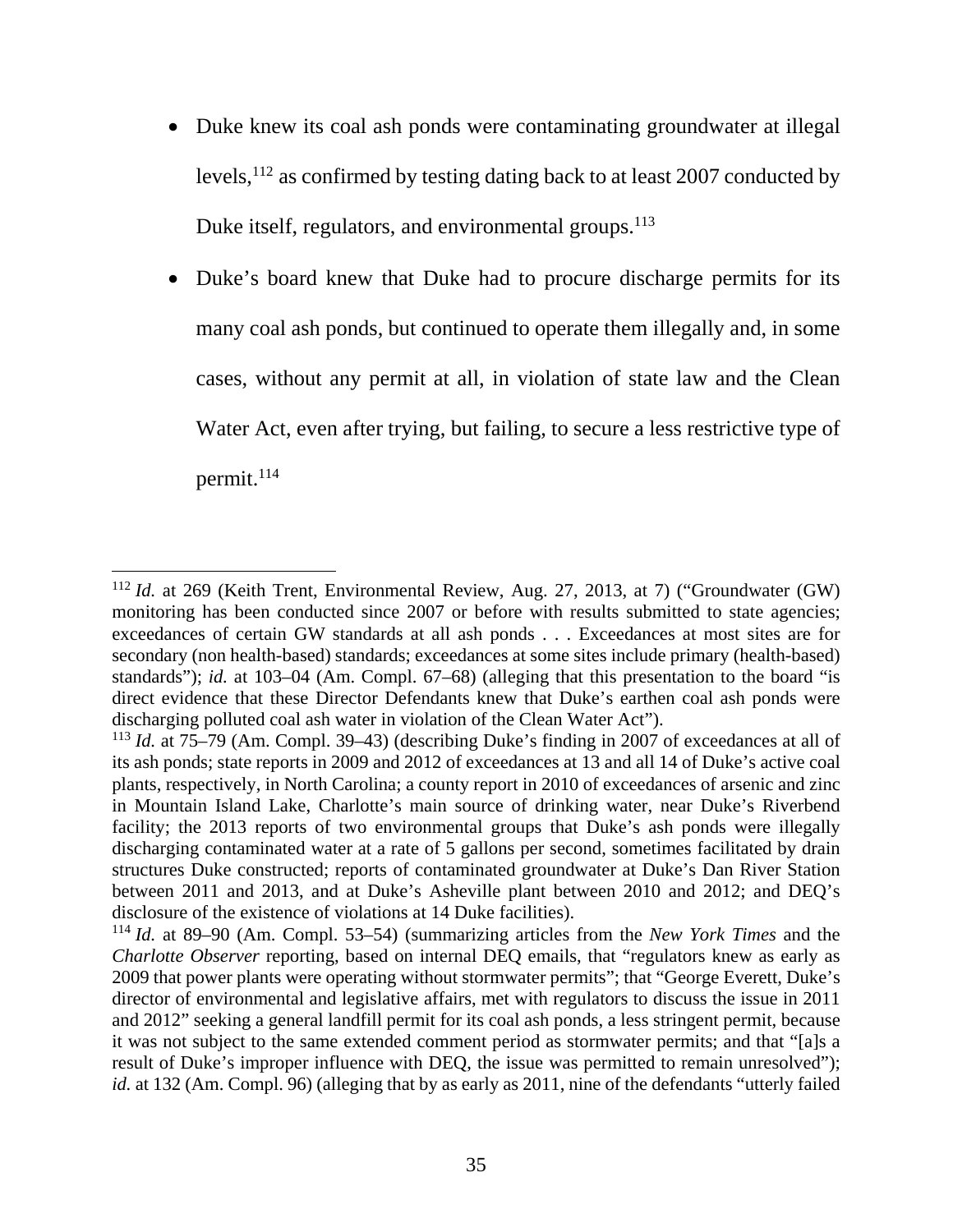- Duke and its affiliated donors spent over \$1.4 million dollars to influence its home state political process to secure the election of officials who would be lax in their enforcement of federal and state environmental laws that applied to Duke's operations, $115$  including a Governor who had been a Duke employee for twenty-eight years.<sup>116</sup>
- Duke's board was aware of and supported the strategy to enlist the state regulator, which had done little to cause Duke to come into compliance with law in the past and which was now overseen by the Governor who had been a Duke employee for twenty-eight years and was supported by Duke in his campaign, to file complaints against Duke and thereby preempt the citizen suits that sought substantial remediation.<sup>117</sup> The regulator then

to implement a system to insure that the Company applied for proper permits for Duke's coal plants, let alone complied with the operational requirements governed by those permits").

<sup>115</sup> *Id.* at 94–97 (Am. Compl. 58–61) (alleging that new Governor Pat McCrory put in place policies to ease environmental regulation and appointed Duke employees to key posts, including the Commerce Secretary) (citing Michael Biesecker & Mitch Weiss, *The Big Story: NC Regulators Shielded Duke's Coal Ash Pollution*, ASSOCIATED PRESS, Feb. 9, 2014, http://bigstory.ap.org/article/nc-regulators-shielded-dukes-coal-ash-pollution (quoting Amy Adams, former DEQ regional director who resigned in protest in November 2013 as observing: "Under the new administration, North Carolina has changed the definition of who its customer is from the public and natural resources it is supposed to protect to the industries it regulates. There's been a huge push away from environmental protection toward promoting economic growth.")). <sup>116</sup> *Id.*

<sup>117</sup> *Id.* at 97–98 (Am. Compl. 61–62) (alleging that "[t]he purpose of DEQ's suits was to permit Duke to continue to do business as usual and to block SELC from enforcing the Clean Water Act and requiring Duke to clean up its ash ponds. As reflected in Duke's Board materials, the Director Defendants were kept apprised every step of the way on how Duke was colluding with DEQ to abuse the protections afforded citizens under the Clean Water Act and to shield Duke from the consequences of its violations of the Clean Water Act.") (emphasis omitted).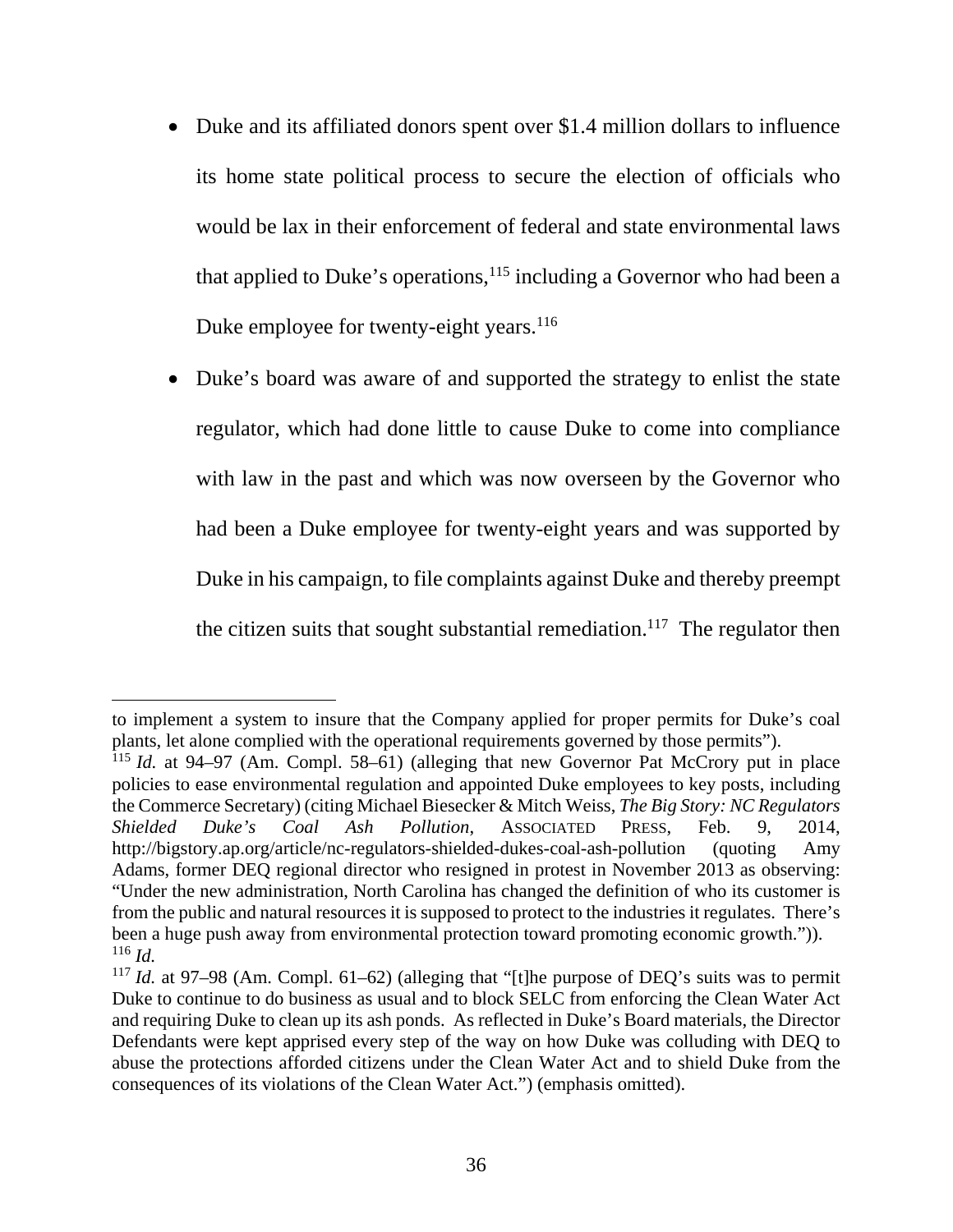proposed a consent order that involved a trifle of a civil penalty and that did not require remediation or a change in Duke's coal ash storage practices.118

 Four days after being court-ordered to immediately eliminate all sources of contamination from its coal ash ponds, Duke "was caught illegally and deliberately dumping toxic coal ash wastewater into the Cape Fear River, a practice that had been ongoing for several months and which resulted in 61 million gallons of wastewater discharged in the river."119 Confronted with aerial photographs of this illegal activity, a Duke spokesman attributed the pumping to routine maintenance—an assertion rejected by

<sup>118</sup> *Id.* at 105 (Am. Compl. 69) (quoting the Chief of the EPA's Clean Water Enforcement Branch as stating to DEQ that "[t]he consent order's proposed penalty amounts for past violations . . . seems low considering the number of years these facilities are alleged to have been out of compliance). *Compare id.* at 244 (Lloyd Yates et al., Regulated Utilities Update, May 1, 2013, at 13) ("NC has initiated enforcement action against Asheville, which ordinarily deprives environmental groups of right to sue . . . We will be working with NC to resolve Asheville and hopefully address other plants at the same time. We do expect a civil penalty and compliance schedule of tasks, all of which constitute 'diligent prosecution' and bar the environmental groups' citizen suit.") *and id.* at 270 (Keith Trent, Environmental Review, Aug. 27, 2013, at 7) ("Following judicial approval, consent decree would resolve state enforcement litigation against Asheville and Riverbend . . . . \$99K civil penalties for violations as of July 15, 2013 (reinforces diligent prosecution) . . . . Compliance schedule for further delineation") *with id.* at 100 (Am. Compl. 64) (noting that the proposed consent order assessed a \$99,000 fine, \$60,200 of which was for coal ash pollution at the Asheville site, but "did not include a mandate that the Company clean up the pollution or a requirement that the Company change how it stored toxic substances"). <sup>119</sup> *Id.* at 134 (Am. Compl. 98).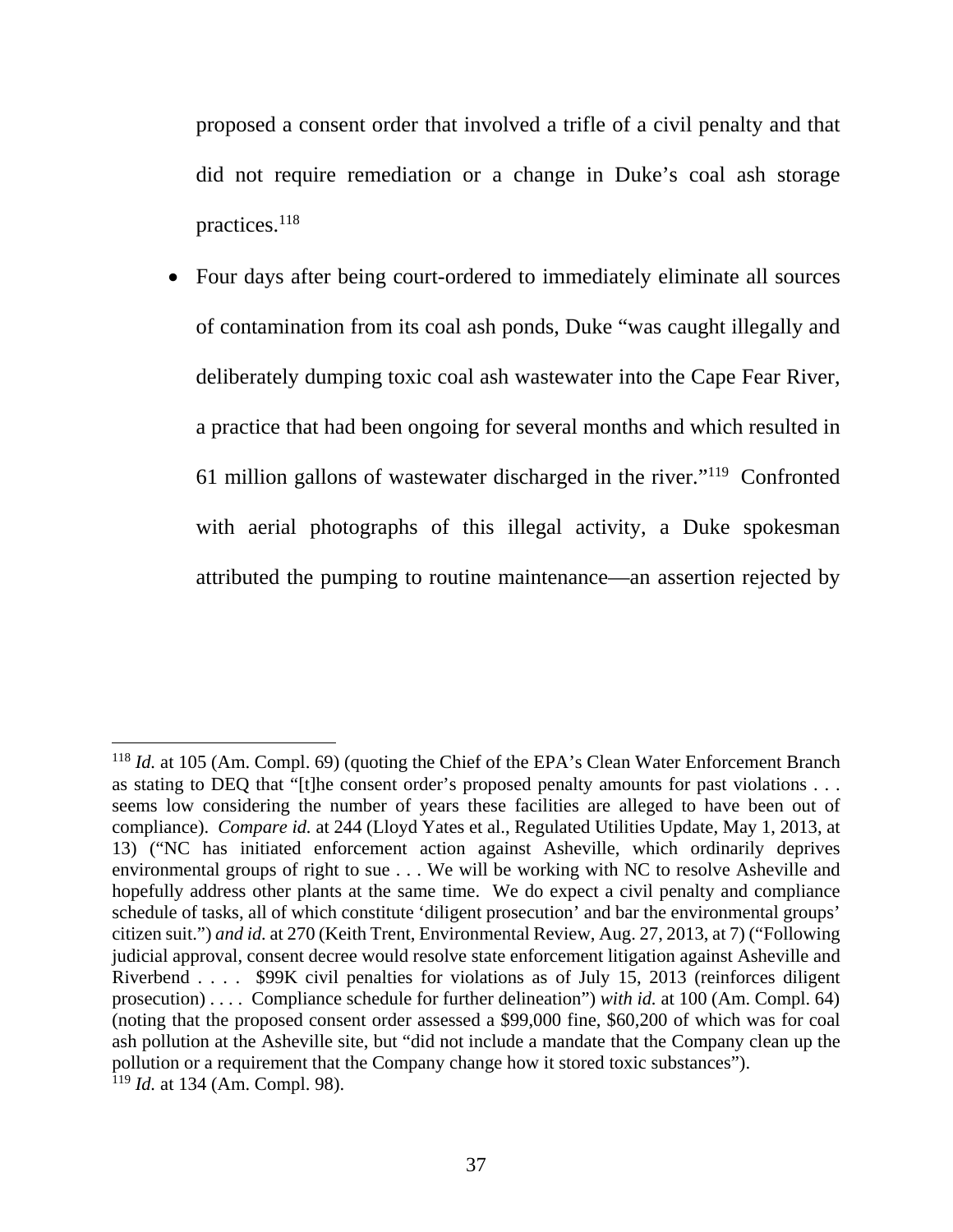DEQ because the pumping activity "far exceeded what would reasonably be considered routine maintenance."<sup>120</sup>

As can be seen, in one respect, I share a key assumption with my colleagues in the majority. I do not rest my dissent on the notion that the board of Duke, under the pled facts, was ignorant of the company's practices. Sadly, my dissent rests on my reluctant conclusion that the facts as pled support a fair inference that the board was all too aware that Duke's business strategy involved flouting important laws, while employing a strategy of political influence-seeking and cajolement to reduce the risk that the company would be called to fair account.<sup>121</sup> Under the facts as pled, the only surprising thing about the Dan River spill that gave rise to the state regulator's issuance of a \$6.8 million fine, twenty-three Notice of Violation letters, twenty-six Notice of Deficiency letters, and a finding that Duke committed more than 760 daily violations of environmental regulations, in addition to other severe civil and criminal penalties related to Duke's operations at other sites, is that

<sup>120</sup> *Id.* at 79–80 (Am. Compl. 43–44).

 $121$  My colleagues in the majority and I have a good faith disagreement about whether the board's knowledge, as pled in the complaint, is exculpatory under *Caremark*, their considered view, or in my view, whether that knowledge can and thus must be viewed with more suspicion. The complaint makes particularized allegations that it was a matter of public discussion for many years that Duke walked the line environmentally, that the Duke board knew that was the case and supported continuing that policy, and that the company engaged in extensive efforts to influence the political process to allow the company to escape the need to clean up its act. To my mind, on a motion to dismiss, the plaintiff is entitled to have rational inferences drawn in its favor, and I think it is at least rational to infer from these particularized facts that the Duke directors understood the company's policy was to skirt the environmental laws in pursuit of profits and to hope that they could get away with it by influencing regulators to ignore its non-compliance.